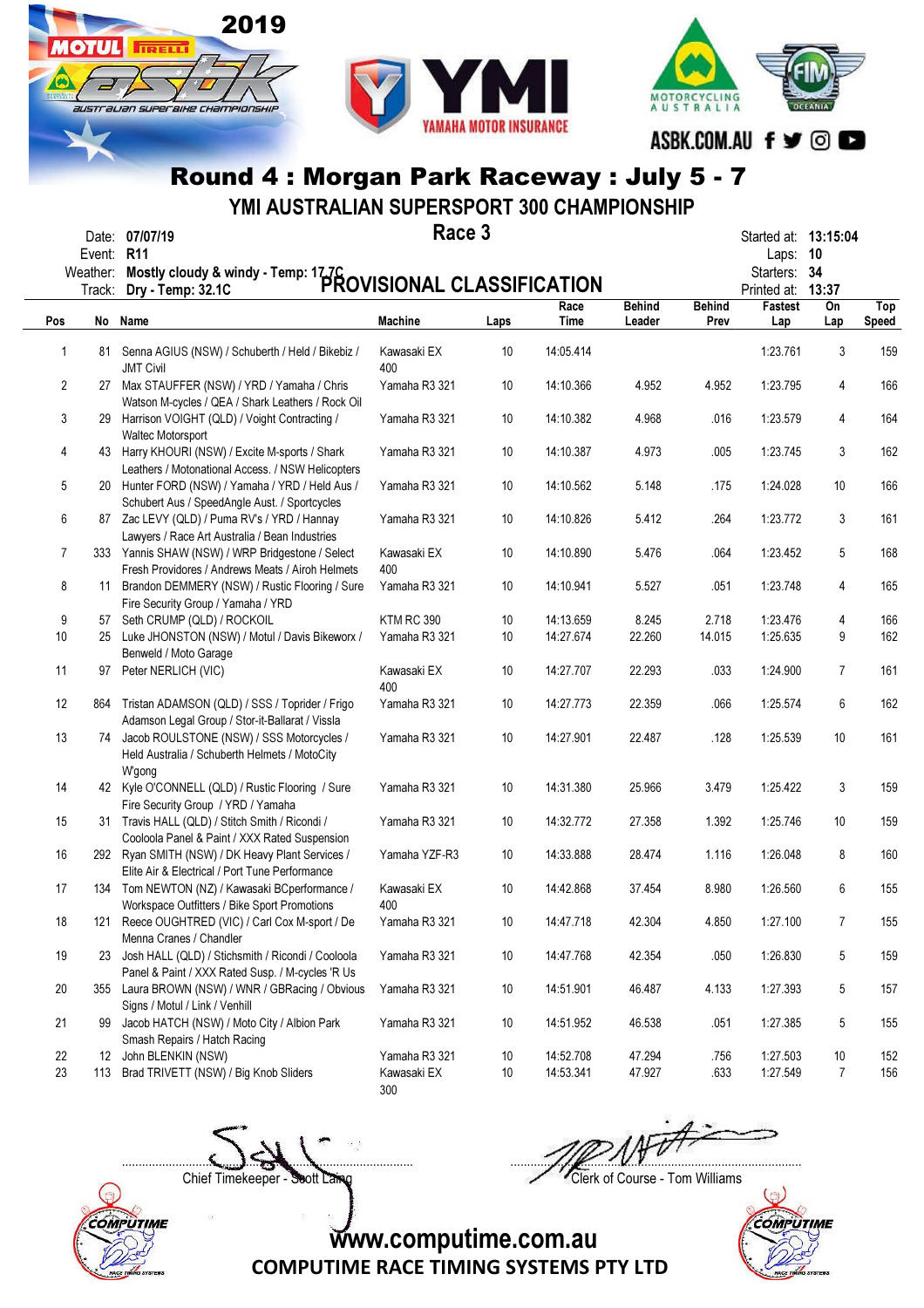

YMI AUSTRALIAN SUPERSPORT 300 CHAMPIONSHIP

|            | Event:             | Date: 07/07/19<br><b>R11</b>                                                                         | Race 3             |                 |              |                         |                       | Started at:<br>Laps:     | 13:15:04<br>10 |                     |
|------------|--------------------|------------------------------------------------------------------------------------------------------|--------------------|-----------------|--------------|-------------------------|-----------------------|--------------------------|----------------|---------------------|
|            | Weather:<br>Track: | Mostly cloudy & windy - Temp: 17.7C<br>PROVISIONAL CLASSIFICATION                                    |                    |                 |              |                         |                       | Starters:<br>Printed at: | -34<br>13:37   |                     |
| Pos        | No                 | Name                                                                                                 | <b>Machine</b>     | Laps            | Race<br>Time | <b>Behind</b><br>Leader | <b>Behind</b><br>Prev | <b>Fastest</b><br>Lap    | On<br>Lap      | Top<br><b>Speed</b> |
| 24         | 58                 | Mitch KUHNE (QLD) / Shark Leathers / Phresh Ink /<br>Nolan Helmets / Liqui Moly / Moto Products      | Yamaha R3 321      | 10 <sup>°</sup> | 14:57.494    | 52.080                  | 4.153                 | 1:27.512                 | 8              | 153                 |
| 25         | 30                 | Stephany KAPILAWI-JAMES (QLD) / Northstar<br>Yamaha / Big Knobs Crash Slider / HJC / Sidi            | Yamaha R3 321      | 10 <sup>°</sup> | 14:58.144    | 52.730                  | .650                  | 1:28.092                 | 8              | 157                 |
| 26         | 444                | Ryan MOSCARDINI (QLD) / NQ Flooring / Fast Bike<br>Tyres / Forma Boots / Suncity Yamaha / DM Welding | Yamaha R3 321      | 10 <sup>°</sup> | 15:03.520    | 58.106                  | 5.376                 | 1:28.776                 | 3              | 150                 |
| 27         | 14                 | Sarah FAIRBROTHER (QLD) / The Motorcycle<br>Sportsmen of Qld                                         | Yamaha R3 321      | 10 <sup>°</sup> | 15:04.867    | 59.453                  | 1.347                 | 1:28.222                 | 5              | 153                 |
| 28         | 92                 | Noel MAHON (VIC) / Proworx /Blayney M-cycles /<br>Penrite / Ricondi / Whites Racing Products         | Kawasaki EX<br>400 | 10 <sup>°</sup> | 15:17.371    | 1:11.957                | 12.504                | 1:30.367                 | $\overline{7}$ | 155                 |
| 29         | 40                 | Jeremy CZMOK (VIC) / Dindins Pet Food                                                                | Yamaha R3 321      | 10 <sup>°</sup> | 15:19.299    | 1:13.885                | 1.928                 | 1:29.719                 | 7              | 152                 |
| 30         | 91                 | Josh ANDREWS (NSW)                                                                                   | Yamaha R3 321      | 10              | 15:22.759    | 1:17.345                | 3.460                 | 1:31.158                 | 3              | 149                 |
| 31         | 337                | Gregory FARRELL (NSW) / Kawasaki<br>BCperformance / Landscapesupplies.com.au                         | Kawasaki EX<br>300 | 10              | 15:22.848    | 1:17.434                | .089                  | 1:30.740                 | 4              | 150                 |
| 32         | 437                | Hayden STIFF (NSW) / Proworx /Blayney M-cycles /<br>Penrite / Ricondi / Whites Racing Products       | Kawasaki EX<br>400 | 10              | 15:28.885    | 1:23.471                | 6.037                 | 1:29.864                 | 9              | 156                 |
| 33         | 308                | John LYTRAS (QLD) / Caboolture Yamaha / Jekyl +<br>Hyde / Sport Savvy Aust. / South Sydney Comm.     | Yamaha R3 321      | 8               | 14:56.716    | 2 Laps                  |                       | 1:26.686                 | 4              | 156                 |
| <b>DNF</b> | 151                | Locky TAYLOR (QLD) / Yamaha Aust. / YRD / Shark<br>Leathers / RideDynamics / X-lite Helmets / LKI    | Yamaha R3 321      | $\overline{7}$  | 9:58.650     | 3 Laps                  |                       | 1:23.669                 | 3              | 165                 |

Fastest Lap was 1:23.452 by Yannis SHAW (NSW)

COMPUTIME

Current race lap record for SS300 class - 1:22.985 by Zac LEVY (QLD) on a Yamaha R3 321 set on 07/07/19

The results are provisional until the end of the time limit for protests and appeals.

 $\Box$ 

Chief Timekeeper - Soott Laing Chief Timekeeper - Soott Laing

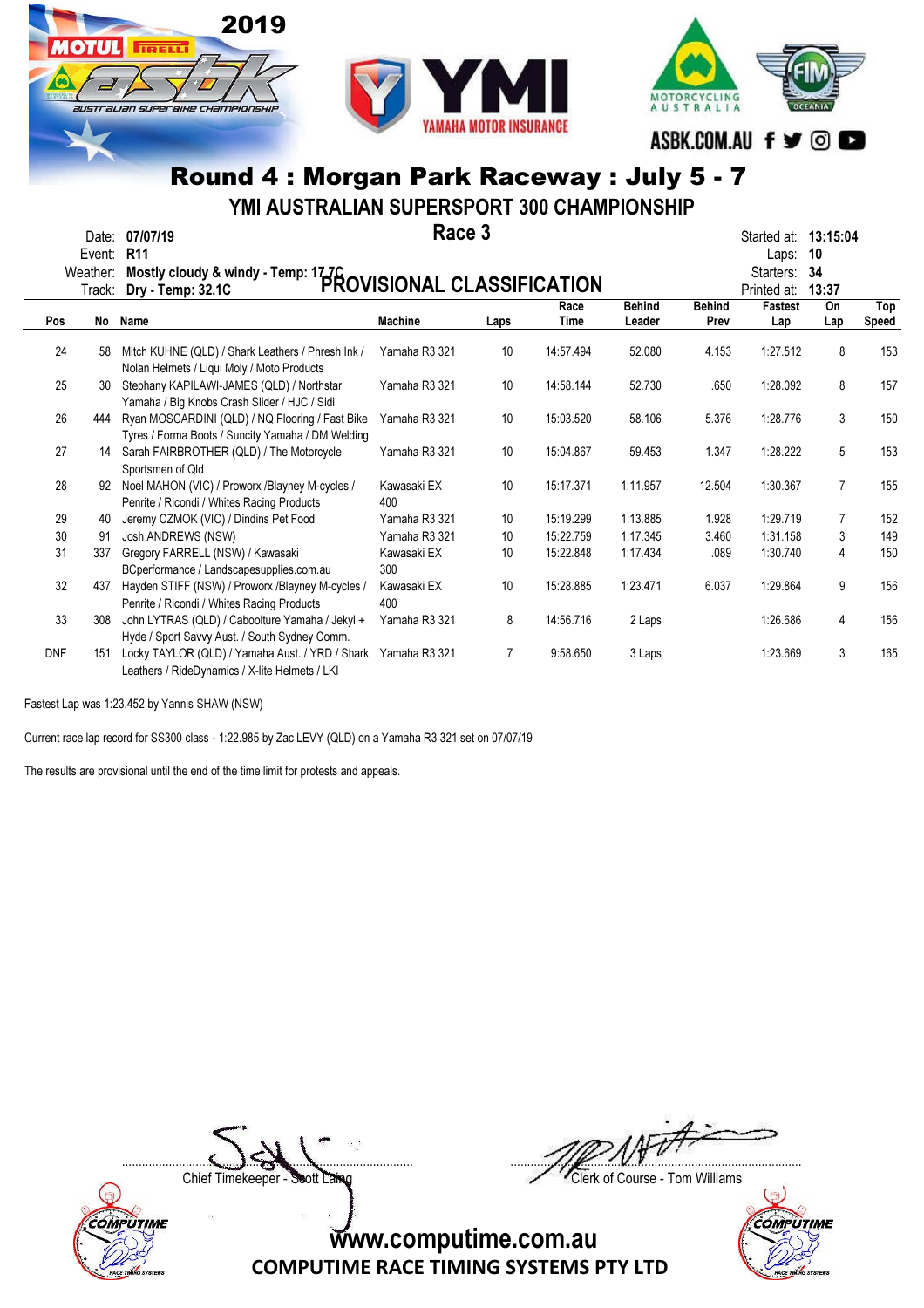





YMI AUSTRALIAN SUPERSPORT 300 CHAMPIONSHIP

| Race 3<br>Date: 07/07/19<br>Event: R11 |                 |                                              |          |                            |                                     |                                                                                |                   |                                                  |                                     |       | Started at: 13:15:04<br>Laps: 10                                                                   |                   |
|----------------------------------------|-----------------|----------------------------------------------|----------|----------------------------|-------------------------------------|--------------------------------------------------------------------------------|-------------------|--------------------------------------------------|-------------------------------------|-------|----------------------------------------------------------------------------------------------------|-------------------|
|                                        |                 | Weather: Mostly cloudy & windy - Temp: 17.7C |          |                            |                                     | PROVISIONAL LAP TIMES                                                          |                   |                                                  |                                     |       | Starters: 34                                                                                       |                   |
|                                        | Track:          | Dry - Temp: 32.1C                            |          |                            |                                     |                                                                                |                   |                                                  |                                     |       | Printed at: 13:37                                                                                  |                   |
|                                        | No Name         |                                              | Lap 1    | Lap <sub>2</sub>           | Lap <sub>3</sub>                    | Lap 4                                                                          | Lap <sub>5</sub>  | Lap <sub>6</sub>                                 | Lap 7                               | Lap 8 | Lap <sub>9</sub>                                                                                   | Lap <sub>10</sub> |
|                                        |                 |                                              |          |                            |                                     |                                                                                |                   |                                                  |                                     |       | 1:32.011 1:25.200 1:23.891 1:23.748 1:23.778 1:24.698 1:24.203 1:25.231 1:23.921 1:24.260          |                   |
| 11<br>12                               |                 | Brandon DEMMERY (NSW)<br>John BLENKIN (NSW)  |          |                            | 1:38.810 1:29.147 1:28.249 1:28.848 |                                                                                |                   |                                                  |                                     |       | 1:28.257 1:28.126 1:27.746 1:28.010 1:28.012 1:27.503                                              |                   |
|                                        |                 | 14 Sarah FAIRBROTHER (QLD)                   | 1:39.698 |                            | 1:31.504 1:30.181                   |                                                                                | 1:28.767 1:28.222 | 1:29.177 1:28.806 1:29.348                       |                                     |       | 1:29.316                                                                                           | 1:29.848          |
| 20                                     |                 | Hunter FORD (NSW)                            | 1:31.096 |                            | 1:24.294 1:24.262                   | 1:24.146                                                                       | 1:24.696          |                                                  | 1:24.952 1:24.285 1:24.199          |       | 1:24.604                                                                                           | 1:24.028          |
| 23                                     | Josh HALL (QLD) |                                              | 1:36.525 |                            |                                     | 1:28.310  1:28.187  1:27.292  1:26.830                                         |                   |                                                  | 1:27.396 1:28.336 1:28.770          |       | 1:28.386                                                                                           | 1:27.736          |
| 25                                     |                 | Luke JHONSTON (NSW)                          | 1:32.908 |                            | 1:27.024 1:26.140                   | 1:26.076                                                                       | 1:25.877          |                                                  | 1:25.748 1:26.087 1:26.355 1:25.635 |       |                                                                                                    | 1:25.824          |
| 27                                     |                 | Max STAUFFER (NSW)                           | 1:31.621 |                            | 1:25.485  1:23.919  1:23.795        |                                                                                |                   |                                                  |                                     |       | 1:24.131  1:24.410  1:24.232  1:24.205  1:24.382  1:24.186                                         |                   |
| 29                                     |                 | Harrison VOIGHT (QLD)                        |          |                            | 1:31.722 1:24.694 1:24.455 1:23.579 |                                                                                |                   |                                                  |                                     |       | 1:23.999  1:24.577  1:24.039  1:24.487  1:24.510  1:24.320                                         |                   |
| 30                                     |                 | Stephany KAPILAWI-JAMES (QLD)                | 1:39.825 |                            | 1:29.688 1:28.703 1:28.878          |                                                                                | 1:28.893          |                                                  | 1:28.824  1:28.364  1:28.092        |       | 1:28.706                                                                                           | 1:28.171          |
| 31.                                    |                 | Travis HALL (QLD)                            | 1:33.325 |                            | 1:27.242 1:26.804                   | 1:26.538                                                                       | 1:27.268          |                                                  | 1:26.609  1:27.001  1:26.078        |       | 1:26.161                                                                                           | 1:25.746          |
| 40                                     |                 | Jeremy CZMOK (VIC)                           | 1:40.576 |                            | 1:30.931 1:31.090                   | 1:31.058                                                                       | 1:32.036          |                                                  | 1:30.811 1:29.719 1:30.768          |       | 1:30.752 1:31.558                                                                                  |                   |
|                                        |                 | 42 Kyle O'CONNELL (QLD)                      | 1:36.289 |                            |                                     | 1:26.242 1:25.422 1:26.186 1:26.628                                            |                   |                                                  | 1:26.467 1:25.744 1:26.034          |       | 1:25.887 1:26.481                                                                                  |                   |
| 43                                     |                 | Harry KHOURI (NSW)                           | 1:31.927 |                            | 1:24.774 1:23.745                   |                                                                                |                   | 1:23.810 1:24.091 1:24.496 1:24.298 1:24.405     |                                     |       | 1:24.309                                                                                           | 1:24.532          |
| 57                                     |                 | Seth CRUMP (QLD)                             |          |                            | 1:32.152 1:24.732 1:23.770 1:23.476 |                                                                                |                   | 1:24.103 1:24.919 1:24.151 1:24.934              |                                     |       | 1:24.044                                                                                           | 1:27.378          |
| 58                                     |                 | Mitch KUHNE (QLD)                            |          |                            |                                     |                                                                                |                   |                                                  |                                     |       | 1:36.252 1:35.317 1:29.702 1:28.696 1:28.144 1:28.291 1:27.846 1:27.512 1:27.747 1:27.987          |                   |
| 74                                     |                 | Jacob ROULSTONE (NSW)                        | 1:32.996 |                            | 1:26.856  1:26.827  1:26.660        |                                                                                |                   | 1:25.836  1:25.612  1:25.852  1:25.921           |                                     |       | 1:25.802 1:25.539                                                                                  |                   |
| 81                                     |                 | Senna AGIUS (NSW)                            | 1:28.702 | 1:23.777                   | 1:23.761                            |                                                                                |                   | 1:24.150 1:23.872 1:23.817 1:24.166 1:24.690     |                                     |       | 1:23.889                                                                                           | 1:24.590          |
| 87                                     | Zac LEVY (QLD)  |                                              | 1:31.516 | 1:24.466                   | 1:23.772                            |                                                                                |                   | 1:24.044 1:24.458 1:24.965 1:24.015 1:24.455     |                                     |       | 1:24.156                                                                                           | 1:24.979          |
| 91                                     |                 | Josh ANDREWS (NSW)                           | 1:39.659 |                            | 1:31.585 1:31.158                   |                                                                                |                   | 1:31.316  1:31.579  1:31.164  1:31.557  1:31.374 |                                     |       | 1:31.473                                                                                           | 1:31.894          |
| 92                                     |                 | Noel MAHON (VIC)                             | 1:41.276 |                            | 1:30.406 1:30.865                   | 1:31.306                                                                       |                   | 1:30.642 1:30.615 1:30.367 1:30.695 1:30.506     |                                     |       |                                                                                                    | 1:30.693          |
| 97                                     |                 | Peter NERLICH (VIC)                          | 1:33.099 |                            | 1:26.984 1:26.721                   |                                                                                |                   | 1:27.024 1:26.800 1:25.142 1:24.900 1:25.691     |                                     |       | 1:25.552 1:25.794                                                                                  |                   |
| 99                                     |                 | Jacob HATCH (NSW)                            |          |                            |                                     | 1:38.822 1:28.747 1:28.052 1:28.776 1:27.385                                   |                   |                                                  | 1:27.844 1:28.756 1:28.224          |       |                                                                                                    |                   |
| 113                                    |                 | Brad TRIVETT (NSW)                           |          | 1:38.893 1:28.679 1:27.979 |                                     | 1:29.060                                                                       | 1:28.903          |                                                  |                                     |       | 1:28.054 1:27.549 1:27.628 1:27.762 1:28.834                                                       |                   |
| 121                                    |                 | Reece OUGHTRED (VIC)                         | 1:35.947 | 1:27.552 1:27.461          |                                     | 1:28.430                                                                       | 1:27.688          |                                                  | 1:27.226 1:27.100 1:28.604          |       | 1:28.715 1:28.995                                                                                  |                   |
|                                        |                 | 134 Tom NEWTON (NZ)                          | 1:36.390 |                            | 1:28.422 1:27.864                   | 1:27.401                                                                       | 1:27.007          |                                                  |                                     |       | 1:26.560 1:26.791 1:27.015 1:26.860 1:28.558                                                       |                   |
|                                        |                 | 151 Locky TAYLOR (QLD)                       |          |                            |                                     | 1:32.582 1:24.967 1:23.669 1:24.050 1:23.842 1:24.761 1:24.779                 |                   |                                                  |                                     |       |                                                                                                    |                   |
|                                        |                 | 292 Ryan SMITH (NSW)                         |          |                            |                                     |                                                                                |                   |                                                  |                                     |       | 1:34.199 1:26.521 1:26.197 1:26.702 1:27.048 1:27.259 1:26.925 1:26.048 1:26.218 1:26.771          |                   |
|                                        |                 | 308 John LYTRAS (QLD)                        |          |                            |                                     | 1:31.484  1:28.278  1:26.864  1:26.686  1:27.263  1:27.160  1:26.980  4:42.001 |                   |                                                  |                                     |       |                                                                                                    |                   |
|                                        |                 | 333 Yannis SHAW (NSW)                        |          |                            |                                     |                                                                                |                   |                                                  |                                     |       | 1:32.397 1:25.344 1:23.749 1:24.181 1:23.452 1:24.328 1:24.571 1:24.238 1:24.199 1:24.431          |                   |
|                                        |                 | 337 Gregory FARRELL (NSW)                    |          |                            |                                     |                                                                                |                   |                                                  |                                     |       | 1:41.400  1:31.278  1:31.019  1:30.740  1:31.361  1:31.125  1:30.869  1:32.021  1:31.557  1:31.478 |                   |
|                                        |                 | 355 Laura BROWN (NSW)                        |          |                            |                                     |                                                                                |                   |                                                  |                                     |       | 1:39.250 1:28.777 1:27.822 1:28.540 1:27.393 1:28.026 1:28.710 1:28.065 1:27.624 1:27.694          |                   |
|                                        |                 | 437 Hayden STIFF (NSW)                       |          |                            |                                     |                                                                                |                   |                                                  |                                     |       | 1:40.902 1:30.557 1:31.793 1:30.703 1:31.191 1:30.108 1:30.418 1:31.191 1:29.864 1:42.158          |                   |
|                                        |                 | 444 Ryan MOSCARDINI (QLD)                    |          |                            |                                     |                                                                                |                   |                                                  |                                     |       | 1:39.110 1:30.124 1:28.776 1:29.288 1:30.127 1:29.948 1:28.855 1:28.961 1:29.047 1:29.284          |                   |
|                                        |                 | 864 Tristan ADAMSON (QLD)                    |          |                            |                                     |                                                                                |                   |                                                  |                                     |       | 1:33.978 1:26.324 1:26.436 1:26.663 1:25.797 1:25.574 1:25.807 1:25.677 1:25.924 1:25.593          |                   |

The results are provisional until the end of the time limit for protests and appeals.

Chief Timekeeper - Soott Laing Chief Timekeeper - Soott Laing

COMPUTIME

 $\Box$ 



www.computime.com.au

COMPUTIME RACE TIMING SYSTEMS PTY LTD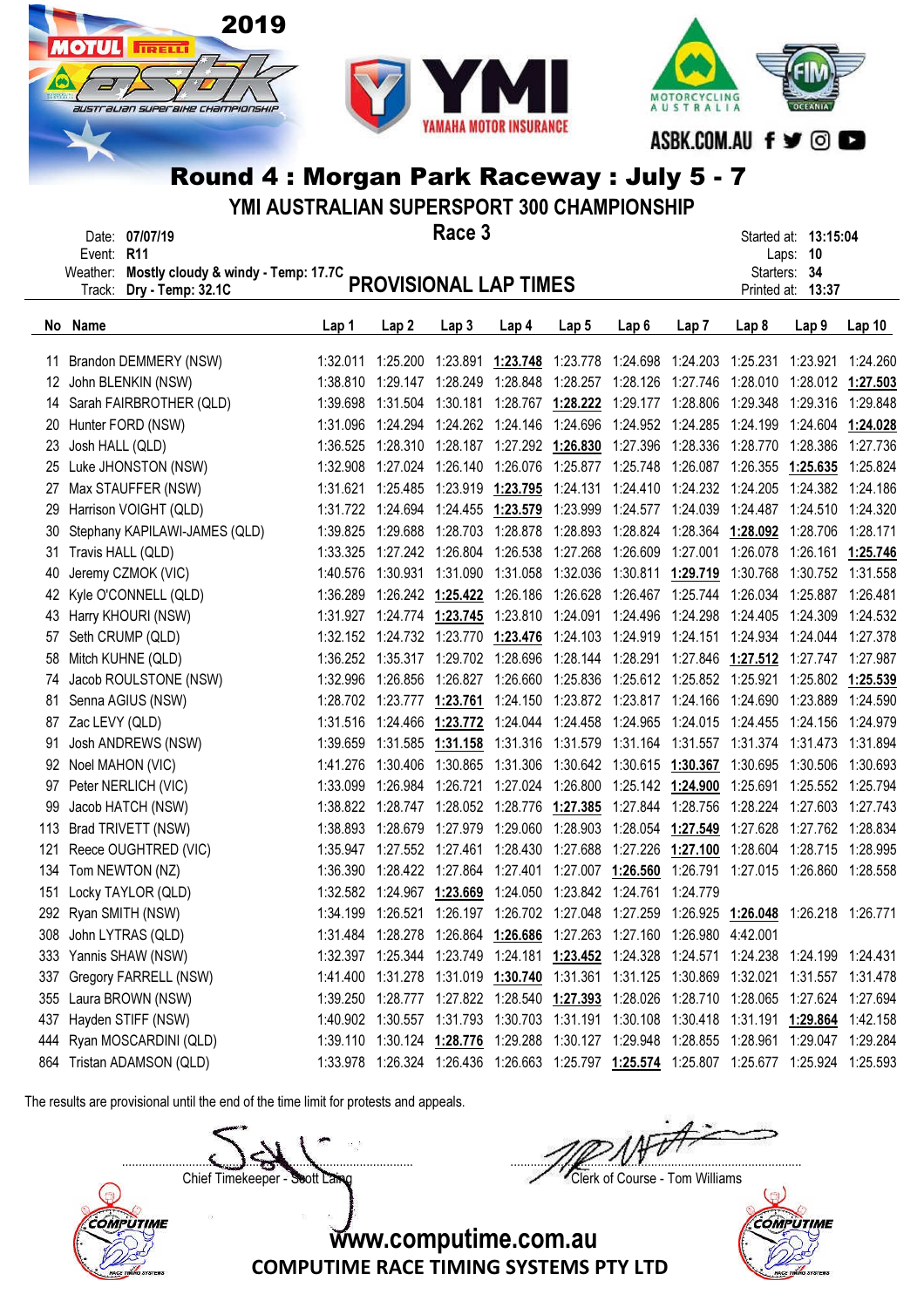

**ОТШ** 

**TIRELLI** 

australian superaike championskir



### Round 4 : Morgan Park Raceway : July 5 - 7

YMI AUSTRALIAN SUPERSPORT 300 CHAMPIONSHIP

|                         | Date: 07/07/19<br>Event: R11                 |         |         |          | Race 3 |                                |                                |         | Started at: 13:15:04<br>Laps: 10 |          |     |
|-------------------------|----------------------------------------------|---------|---------|----------|--------|--------------------------------|--------------------------------|---------|----------------------------------|----------|-----|
|                         | Weather: Mostly cloudy & windy - Temp: 17.7C |         |         |          |        |                                |                                |         | Starters: 34                     |          |     |
|                         | Track: Dry - Temp: 32.1C                     |         |         |          |        | <b>PROVISIONAL SPLIT TIMES</b> |                                |         | Printed at: 13:37                |          |     |
| Lap                     | Split 1                                      | Split 2 | Split 3 | Lap Time | Spd    | Lap                            | Split 1                        | Split 2 | Split 3                          | Lap Time | Spd |
|                         |                                              |         |         |          |        |                                |                                |         |                                  |          |     |
|                         | 11 Brandon DEMMERY (NSW) (8th)               |         |         |          |        | 8                              | 29.285                         | 29.329  | 25.585                           | 1:24.199 | 166 |
| 1                       | 35.119                                       | 30.250  | 26.642  | 1:32.011 | 77     | 9                              | 28.908                         | 29.024  | 26.672                           | 1:24.604 | 164 |
| 2                       | 30.051                                       | 29.338  | 25.811  | 1:25.200 | 161    | 10                             | 28.981                         | 29.057  | 25.990                           | 1:24.028 | 164 |
| 3                       | 28.902                                       | 29.238  | 25.751  | 1:23.891 | 163    |                                |                                |         |                                  |          |     |
| 4                       | 28.871                                       | 29.389  | 25.488  | 1:23.748 | 164    |                                | 23 Josh HALL (QLD) (19th)      |         |                                  |          |     |
| 5                       | 28.645                                       | 29.131  | 26.002  | 1:23.778 | 164    | 1                              | 38.846                         | 30.474  | 27.205                           | 1:36.525 | 108 |
| 6                       | 29.174                                       | 29.340  | 26.184  | 1:24.698 | 165    | $\overline{c}$                 | 31.094                         | 30.076  | 27.140                           | 1:28.310 | 159 |
| 7                       | 28.972                                       | 29.384  | 25.847  | 1:24.203 | 161    | 3                              | 30.998                         | 30.315  | 26.874                           | 1:28.187 | 155 |
| 8                       | 29.204                                       | 29.806  | 26.221  | 1:25.231 | 162    | 4                              | 30.214                         | 30.092  | 26.986                           | 1:27.292 | 153 |
| 9                       | 28.810                                       | 29.498  | 25.613  | 1:23.921 | 160    | 5                              | 29.931                         | 29.969  | 26.930                           | 1:26.830 | 156 |
| 10                      | 29.070                                       | 29.222  | 25.968  | 1:24.260 | 165    | 6                              | 30.283                         | 30.147  | 26.966                           | 1:27.396 | 150 |
|                         |                                              |         |         |          |        | $\overline{7}$                 | 30.052                         | 31.030  | 27.254                           | 1:28.336 | 156 |
|                         | 12 John BLENKIN (NSW) (22th)                 |         |         |          |        | 8                              | 30.416                         | 30.591  | 27.763                           | 1:28.770 | 152 |
| 1                       | 39.220                                       | 31.217  | 28.373  | 1:38.810 | 100    | 9                              | 31.035                         | 30.310  | 27.041                           | 1:28.386 | 150 |
| $\overline{\mathbf{c}}$ | 31.248                                       | 30.510  | 27.389  | 1:29.147 | 145    | 10                             | 30.071                         | 30.100  | 27.565                           | 1:27.736 | 151 |
| 3                       | 30.595                                       | 30.597  | 27.057  | 1:28.249 | 151    |                                |                                |         |                                  |          |     |
| 4                       | 30.690                                       | 30.917  | 27.241  | 1:28.848 | 152    |                                | 25 Luke JHONSTON (NSW) (10th)  |         |                                  |          |     |
| 5                       | 30.343                                       | 30.680  | 27.234  | 1:28.257 | 152    | 1                              | 36.219                         | 29.734  | 26.955                           | 1:32.908 | 99  |
| 6                       | 30.529                                       | 30.595  | 27.002  | 1:28.126 | 146    | $\overline{c}$                 | 30.027                         | 29.861  | 27.136                           | 1:27.024 | 160 |
| $\overline{7}$          | 30.417                                       | 30.421  | 26.908  | 1:27.746 | 147    | 3                              | 29.764                         | 29.656  | 26.720                           | 1:26.140 | 162 |
| 8                       | 30.338                                       | 30.392  | 27.280  | 1:28.010 | 151    | 4                              | 29.614                         | 29.733  | 26.729                           | 1:26.076 | 153 |
| 9                       | 30.109                                       | 31.096  | 26.807  | 1:28.012 | 152    | 5                              | 29.496                         | 29.719  | 26.662                           | 1:25.877 | 155 |
| 10                      | 29.769                                       | 30.507  | 27.227  | 1:27.503 | 151    | 6                              | 29.526                         | 29.584  | 26.638                           | 1:25.748 | 153 |
|                         |                                              |         |         |          |        | $\overline{7}$                 | 29.652                         | 29.729  | 26.706                           | 1:26.087 | 153 |
|                         | 14 Sarah FAIRBROTHER (QLD) (27th)            |         |         |          |        | 8                              | 29.522                         | 30.053  | 26.780                           | 1:26.355 | 154 |
| 1                       | 40.265                                       | 31.022  | 28.411  | 1:39.698 | 106    | 9                              | 29.423                         | 29.633  | 26.579                           | 1:25.635 | 155 |
| $\overline{\mathbf{c}}$ | 31.736                                       | 31.021  | 28.747  | 1:31.504 | 153    | 10                             | 29.398                         | 29.703  | 26.723                           | 1:25.824 | 155 |
| 3                       | 30.897                                       | 31.027  | 28.257  | 1:30.181 | 147    |                                |                                |         |                                  |          |     |
| 4                       | 30.543                                       | 30.798  | 27.426  | 1:28.767 | 148    |                                | 27 Max STAUFFER (NSW) (2nd)    |         |                                  |          |     |
| 5                       | 30.435                                       | 30.571  | 27.216  | 1:28.222 | 152    | 1                              | 34.984                         | 29.870  | 26.767                           | 1:31.621 | 82  |
| 6                       | 30.442                                       | 31.103  | 27.632  | 1:29.177 | 150    | 2                              | 29.767                         | 29.393  | 26.325                           | 1:25.485 | 161 |
| 7                       | 30.498                                       | 30.772  | 27.536  | 1:28.806 | 153    | 3                              | 28.791                         | 29.134  | 25.994                           | 1:23.919 | 162 |
| 8                       | 30.743                                       | 31.018  | 27.587  | 1:29.348 | 153    | 4                              | 28.816                         | 29.088  | 25.891                           | 1:23.795 | 162 |
| 9                       | 30.472                                       | 31.038  | 27.806  | 1:29.316 | 150    | 5                              | 28.972                         | 28.969  | 26.190                           | 1:24.131 | 162 |
| 10                      | 30.692                                       | 31.114  | 28.042  | 1:29.848 | 148    | 6                              | 29.239                         | 29.199  | 25.972                           | 1:24.410 | 163 |
|                         |                                              |         |         |          |        |                                |                                |         |                                  |          |     |
|                         |                                              |         |         |          |        | 7                              | 29.144                         | 28.967  | 26.121                           | 1:24.232 | 164 |
|                         | 20 Hunter FORD (NSW) (5th)                   |         |         |          |        | 8                              | 29.188                         | 29.401  | 25.616                           | 1:24.205 | 166 |
| 1                       | 34.721                                       | 29.906  | 26.469  | 1:31.096 | 80     | 9                              | 28.893                         | 29.013  | 26.476                           | 1:24.382 | 164 |
| $\boldsymbol{2}$        | 28.946                                       | 29.416  | 25.932  | 1:24.294 | 152    | 10                             | 28.978                         | 29.276  | 25.932                           | 1:24.186 | 164 |
| 3                       | 28.974                                       | 29.420  | 25.868  | 1:24.262 | 153    |                                |                                |         |                                  |          |     |
| 4                       | 29.164                                       | 29.034  | 25.948  | 1:24.146 | 153    |                                | 29 Harrison VOIGHT (QLD) (3rd) |         |                                  |          |     |
| 5                       | 29.232                                       | 29.086  | 26.378  | 1:24.696 | 154    | 1                              | 35.087                         | 29.958  | 26.677                           | 1:31.722 | 88  |
| 6                       | 29.509                                       | 29.455  | 25.988  | 1:24.952 | 162    | $\overline{\mathbf{c}}$        | 29.267                         | 29.250  | 26.177                           | 1:24.694 | 164 |
| $\overline{7}$          | 29.323                                       | 29.056  | 25.906  | 1:24.285 | 164    | 3                              | 28.975                         | 29.523  | 25.957                           | 1:24.455 | 157 |



 $\Box$ 



COMPUTIME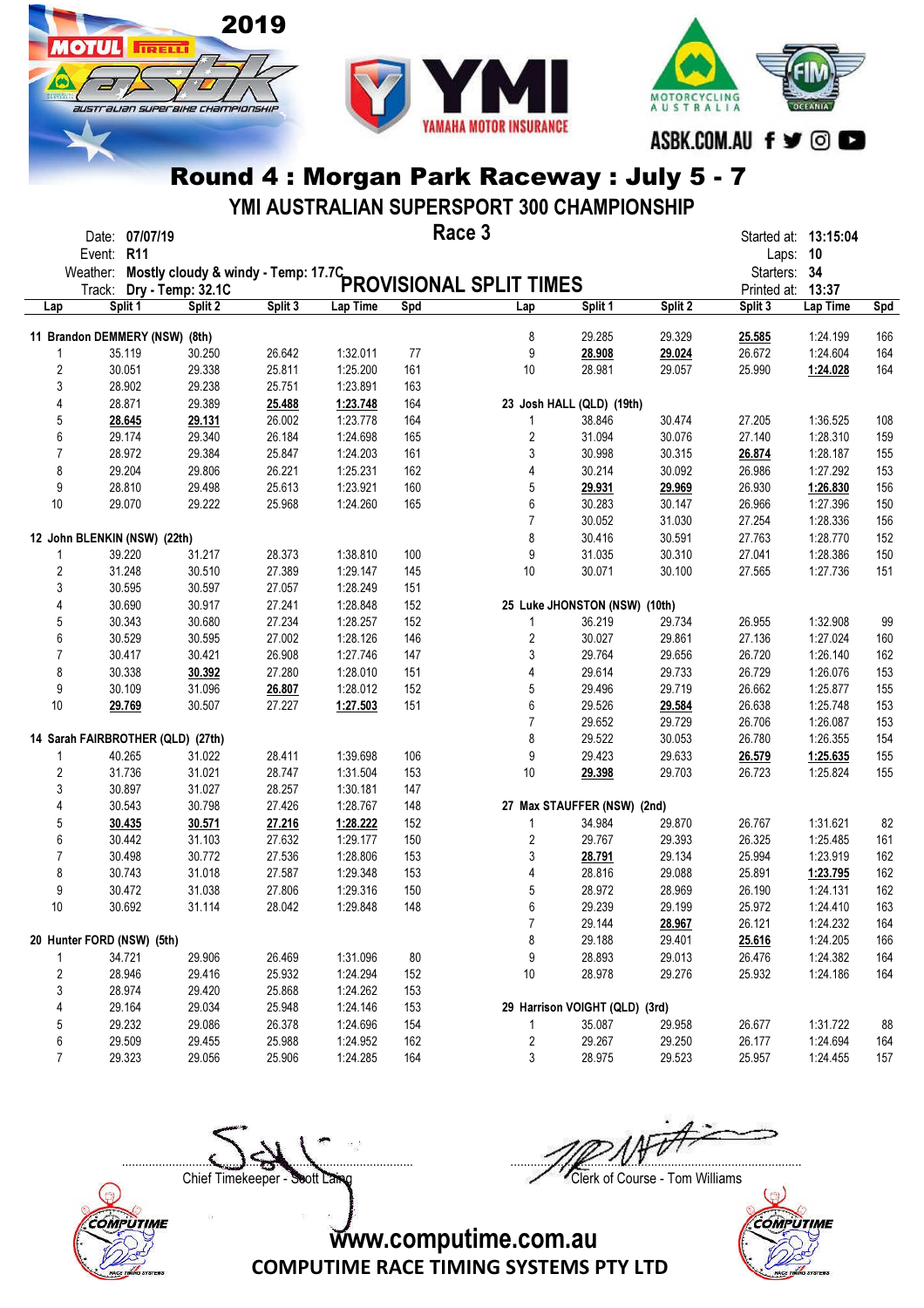

**OTHE** 

**TRELL** 

australian superaike championskir



### Round 4 : Morgan Park Raceway : July 5 - 7

YMI AUSTRALIAN SUPERSPORT 300 CHAMPIONSHIP

|                | Date: 07/07/19<br>Event: R11                 |                   |         |          | Race 3 |                                |                                |         | Laps: 10          | Started at: 13:15:04 |     |
|----------------|----------------------------------------------|-------------------|---------|----------|--------|--------------------------------|--------------------------------|---------|-------------------|----------------------|-----|
|                | Weather: Mostly cloudy & windy - Temp: 17.7C |                   |         |          |        |                                |                                |         | Starters: 34      |                      |     |
|                | Track:                                       | Dry - Temp: 32.1C |         |          |        | <b>PROVISIONAL SPLIT TIMES</b> |                                |         | Printed at: 13:37 |                      |     |
| Lap            | Split 1                                      | Split 2           | Split 3 | Lap Time | Spd    | Lap                            | Split 1                        | Split 2 | Split 3           | Lap Time             | Spd |
|                |                                              |                   |         |          |        |                                |                                |         |                   |                      |     |
| 4              | 28.690                                       | 28.955            | 25.934  | 1:23.579 | 159    |                                | 42 Kyle O'CONNELL (QLD) (14th) |         |                   |                      |     |
| 5              | 28.809                                       | 29.074            | 26.116  | 1:23.999 | 164    | 1                              | 39.010                         | 30.047  | 27.232            | 1:36.289             | 112 |
| $6\phantom{a}$ | 29.055                                       | 29.250            | 26.272  | 1:24.577 | 163    | $\overline{\mathbf{c}}$        | 29.527                         | 30.307  | 26.408            | 1:26.242             | 156 |
| $\overline{7}$ | 28.802                                       | 29.213            | 26.024  | 1:24.039 | 158    | 3                              | 29.421                         | 29.938  | 26.063            | 1:25.422             | 153 |
| 8              | 29.163                                       | 29.163            | 26.161  | 1:24.487 | 155    | 4                              | 29.550                         | 29.935  | 26.701            | 1:26.186             | 154 |
| 9              | 28.612                                       | 29.440            | 26.458  | 1:24.510 | 158    | 5                              | 30.105                         | 30.169  | 26.354            | 1:26.628             | 158 |
| 10             | 28.858                                       | 29.519            | 25.943  | 1:24.320 | 162    | 6                              | 29.821                         | 30.245  | 26.401            | 1:26.467             | 159 |
|                |                                              |                   |         |          |        | $\overline{7}$                 | 29.127                         | 30.136  | 26.481            | 1:25.744             | 153 |
|                | 30 Stephany KAPILAWI-JAMES (QLD) (25th)      |                   |         |          |        | 8                              | 29.367                         | 30.165  | 26.502            | 1:26.034             | 152 |
| 1              | 40.659                                       | 31.052            | 28.114  | 1:39.825 | 109    | 9                              | 29.316                         | 30.233  | 26.338            | 1:25.887             | 151 |
| $\overline{c}$ | 31.116                                       | 30.518            | 28.054  | 1:29.688 | 157    | 10                             | 29.490                         | 30.321  | 26.670            | 1:26.481             | 151 |
| 3              | 30.721                                       | 30.479            | 27.503  | 1:28.703 | 155    |                                |                                |         |                   |                      |     |
| 4              | 30.462                                       | 30.505            | 27.911  | 1:28.878 | 155    |                                | 43 Harry KHOURI (NSW) (4th)    |         |                   |                      |     |
| 5              | 30.657                                       | 30.534            | 27.702  | 1:28.893 | 151    | 1                              | 35.258                         | 29.926  | 26.743            | 1:31.927             | 92  |
| 6              | 30.740                                       | 30.525            | 27.559  | 1:28.824 | 149    | $\overline{\mathbf{c}}$        | 29.630                         | 29.217  | 25.927            | 1:24.774             | 162 |
| $\overline{7}$ | 30.450                                       | 30.467            | 27.447  | 1:28.364 | 151    | 3                              | 28.612                         | 29.315  | 25.818            | 1:23.745             | 159 |
| 8              | 30.063                                       | 30.394            | 27.635  | 1:28.092 | 152    | 4                              | 28.665                         | 29.196  | 25.949            | 1:23.810             | 156 |
| 9              | 30.321                                       | 31.048            | 27.337  | 1:28.706 | 152    | 5                              | 28.854                         | 29.071  | 26.166            | 1:24.091             | 162 |
| 10             | 30.205                                       | 30.397            | 27.569  | 1:28.171 | 154    | 6                              | 28.905                         | 29.407  | 26.184            | 1:24.496             | 158 |
|                |                                              |                   |         |          |        | 7                              | 28.798                         | 29.427  | 26.073            | 1:24.298             | 153 |
|                | 31 Travis HALL (QLD) (15th)                  |                   |         |          |        | 8                              | 28.754                         | 29.409  | 26.242            | 1:24.405             | 160 |
| 1              | 36.872                                       | 30.317            | 26.136  | 1:33.325 | 90     | 9                              | 28.941                         | 29.077  | 26.291            | 1:24.309             | 154 |
| $\overline{c}$ | 30.183                                       | 30.011            | 27.048  | 1:27.242 | 157    | 10                             | 28.850                         | 29.551  | 26.131            | 1:24.532             | 154 |
| 3              | 29.930                                       | 30.171            | 26.703  | 1:26.804 | 157    |                                |                                |         |                   |                      |     |
| 4              | 29.932                                       | 29.912            | 26.694  | 1:26.538 | 155    |                                | 57 Seth CRUMP (QLD) (9th)      |         |                   |                      |     |
| 5              | 30.119                                       | 30.049            | 27.100  | 1:27.268 | 159    | 1                              | 36.288                         | 29.303  | 26.561            | 1:32.152             | 94  |
| 6              | 29.807                                       | 30.072            | 26.730  | 1:26.609 | 154    | 2                              | 29.581                         | 29.149  | 26.002            | 1:24.732             | 164 |
| $\overline{7}$ | 29.784                                       | 30.032            | 27.185  | 1:27.001 | 156    | 3                              | 28.655                         | 29.290  | 25.825            | 1:23.770             | 162 |
| 8              | 29.752                                       | 29.909            | 26.417  | 1:26.078 | 157    | 4                              | 28.681                         | 28.923  | 25.872            | 1:23.476             | 159 |
| 9              | 29.775                                       | 29.752            | 26.634  | 1:26.161 | 150    | 5                              | 28.783                         | 29.033  | 26.287            | 1:24.103             | 161 |
| 10             | 29.234                                       | 30.064            | 26.448  | 1:25.746 | 149    | 6                              | 29.122                         | 29.231  | 26.566            | 1:24.919             | 157 |
|                |                                              |                   |         |          |        | $\overline{7}$                 | 28.805                         | 29.082  | 26.264            | 1:24.151             | 161 |
|                | 40 Jeremy CZMOK (VIC) (29th)                 |                   |         |          |        | 8                              |                                | 59.092  | 25.842            | 1:24.934             | 161 |
| 1              | 40.446                                       | 31.550            | 28.580  | 1:40.576 | 105    | 9                              | 29.161                         | 28.886  | 25.997            | 1:24.044             | 163 |
| 2              |                                              |                   |         |          | 148    | 10                             |                                |         |                   | 1:27.378             |     |
|                | 31.064                                       | 31.394            | 28.473  | 1:30.931 |        |                                | 30.489                         | 30.042  | 26.847            |                      | 166 |
| 3              | 31.937                                       | 31.120            | 28.033  | 1:31.090 | 150    |                                |                                |         |                   |                      |     |
| 4              | 31.159                                       | 31.370            | 28.529  | 1:31.058 | 150    |                                | 58 Mitch KUHNE (QLD) (24th)    |         |                   |                      |     |
| 5              | 31.435                                       | 31.571            | 29.030  | 1:32.036 | 146    | 1                              | 37.624                         | 30.777  | 27.851            | 1:36.252             | 97  |
| 6              | 31.334                                       | 31.328            | 28.149  | 1:30.811 | 149    | $\overline{\mathbf{c}}$        | 34.192                         | 32.813  | 28.312            | 1:35.317             | 153 |
| 7              | 31.007                                       | 30.794            | 27.918  | 1:29.719 | 152    | 3                              | 31.114                         | 30.795  | 27.793            | 1:29.702             | 153 |
| 8              | 31.162                                       | 31.247            | 28.359  | 1:30.768 | 149    | 4                              | 30.429                         | 30.772  | 27.495            | 1:28.696             | 148 |
| 9              | 31.353                                       | 31.092            | 28.307  | 1:30.752 | 149    | 5                              | 30.206                         | 30.630  | 27.308            | 1:28.144             | 150 |
| 10             | 31.085                                       | 31.864            | 28.609  | 1:31.558 | 147    | 6                              | 30.152                         | 30.843  | 27.296            | 1:28.291             | 149 |
|                |                                              |                   |         |          |        | $\overline{7}$                 | 30.227                         | 30.593  | 27.026            | 1:27.846             | 150 |

Chief Timekeeper - Soott Laing Chief Timekeeper - Soott Laing

 $\Box$ 



COMPUTIME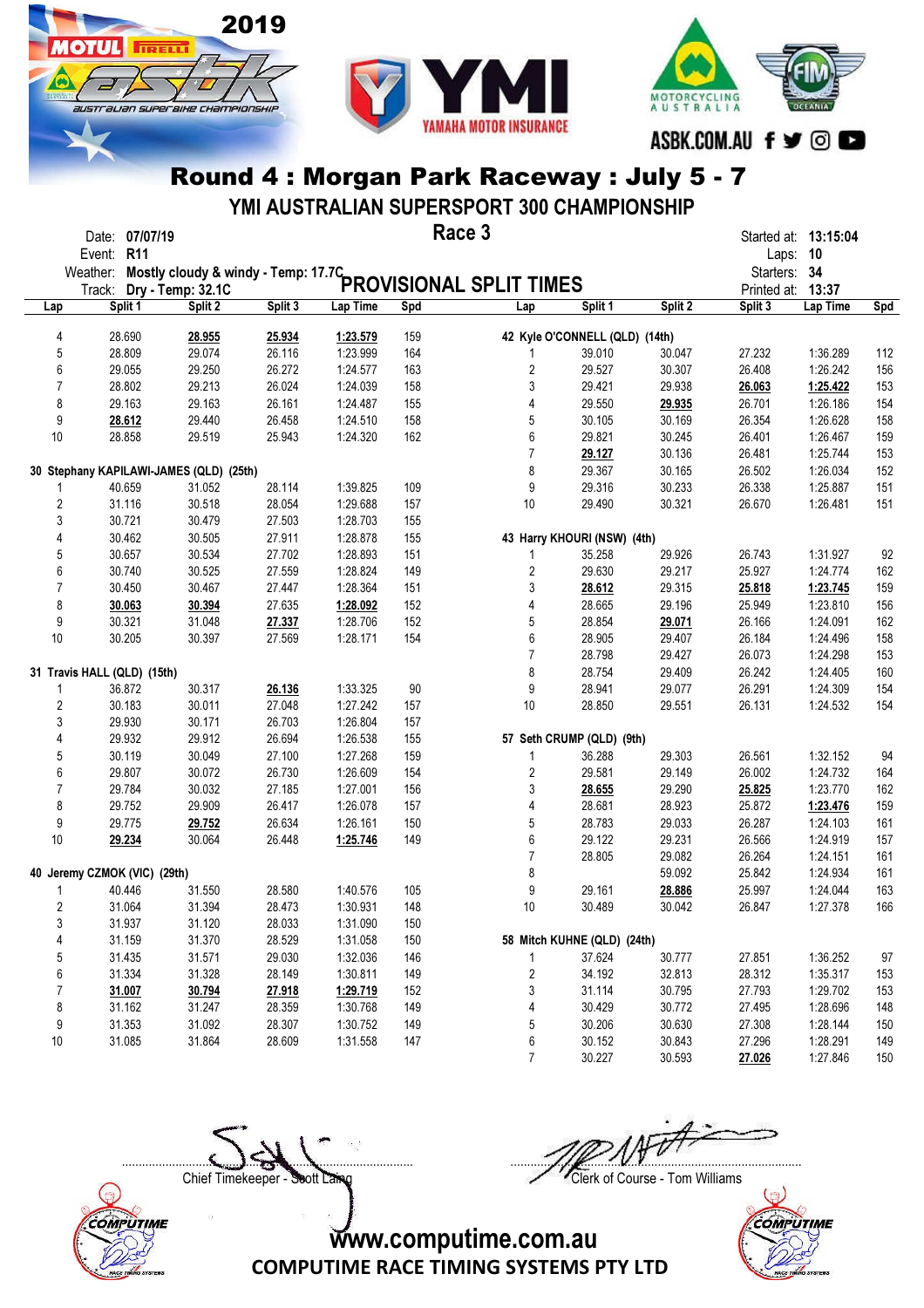

**ОТШ** 

**TRELL** 

australian superaike championskir



### Round 4 : Morgan Park Raceway : July 5 - 7

YMI AUSTRALIAN SUPERSPORT 300 CHAMPIONSHIP

|                  | Event: R11                   | Date: 07/07/19 |                                 |         |          |     | Race 3                                                         |                               |         | Laps: 10                    | Started at: 13:15:04 |     |
|------------------|------------------------------|----------------|---------------------------------|---------|----------|-----|----------------------------------------------------------------|-------------------------------|---------|-----------------------------|----------------------|-----|
|                  | Weather:<br>Track:           |                |                                 |         |          |     | Mostly cloudy & windy - Temp: 17.7C<br>PROVISIONAL SPLIT TIMES |                               |         | Starters: 34<br>Printed at: | 13:37                |     |
| Lap              |                              | Split 1        | Split 2                         | Split 3 | Lap Time | Spd | Lap                                                            | Split 1                       | Split 2 | Split 3                     | Lap Time             | Spd |
| 8                |                              | 29.903         | 30.398                          | 27.211  | 1:27.512 | 152 | 4                                                              | 31.240                        | 31.572  | 28.504                      | 1:31.316             | 145 |
| 9                |                              | 29.984         | 30.734                          | 27.029  | 1:27.747 | 151 | 5                                                              | 31.306                        | 31.452  | 28.821                      | 1:31.579             | 149 |
| 10               |                              | 30.425         | 30.501                          | 27.061  | 1:27.987 | 150 | 6                                                              | 31.579                        | 31.281  | 28.304                      | 1:31.164             | 146 |
|                  |                              |                |                                 |         |          |     | $\overline{7}$                                                 | 31.482                        | 31.402  | 28.673                      | 1:31.557             | 146 |
|                  |                              |                | 74 Jacob ROULSTONE (NSW) (13th) |         |          |     | 8                                                              | 31.213                        | 31.434  | 28.727                      | 1:31.374             | 149 |
| 1                |                              | 36.372         | 29.891                          | 26.733  | 1:32.996 | 99  | 9                                                              | 31.426                        | 31.425  | 28.622                      | 1:31.473             | 145 |
| $\boldsymbol{2}$ |                              | 30.082         | 29.809                          | 26.965  | 1:26.856 | 161 | 10                                                             | 31.299                        | 31.889  | 28.706                      | 1:31.894             | 144 |
| 3                |                              | 30.142         | 29.867                          | 26.818  | 1:26.827 | 154 |                                                                |                               |         |                             |                      |     |
| 4                |                              | 29.881         | 29.882                          | 26.897  | 1:26.660 | 157 |                                                                | 92 Noel MAHON (VIC) (28th)    |         |                             |                      |     |
| 5                |                              | 29.663         | 29.548                          | 26.625  | 1:25.836 | 157 | 1                                                              | 41.470                        | 31.627  | 28.179                      | 1:41.276             | 110 |
| 6                |                              | 29.309         | 29.724                          | 26.579  | 1:25.612 | 152 | 2                                                              | 31.086                        | 31.226  | 28.094                      | 1:30.406             | 155 |
| 7                |                              | 29.536         | 29.680                          | 26.636  | 1:25.852 | 151 | 3                                                              | 31.995                        | 31.258  | 27.612                      | 1:30.865             | 154 |
| 8                |                              | 29.627         | 29.734                          | 26.560  | 1:25.921 | 156 | 4                                                              | 31.410                        | 31.528  | 28.368                      | 1:31.306             | 150 |
| 9                |                              | 29.625         | 29.692                          | 26.485  | 1:25.802 | 157 | 5                                                              | 31.441                        | 31.147  | 28.054                      | 1:30.642             | 155 |
| 10               |                              | 29.180         | 30.131                          | 26.228  | 1:25.539 | 157 | 6                                                              | 31.300                        | 31.222  | 28.093                      | 1:30.615             | 150 |
|                  |                              |                |                                 |         |          |     | $\overline{7}$                                                 | 31.393                        | 30.982  | 27.992                      | 1:30.367             | 152 |
|                  | 81 Senna AGIUS (NSW) (1st)   |                |                                 |         |          |     | 8                                                              | 31.584                        | 31.070  | 28.041                      | 1:30.695             | 153 |
| 1                |                              | 33.180         | 29.133                          | 26.389  | 1:28.702 | 70  | 9                                                              | 31.353                        | 30.939  | 28.214                      | 1:30.506             | 152 |
| $\overline{2}$   |                              | 28.776         | 29.018                          | 25.983  | 1:23.777 | 156 | 10                                                             | 31.901                        | 30.931  | 27.861                      | 1:30.693             | 152 |
| 3                |                              | 28.806         | 29.011                          | 25.944  | 1:23.761 | 157 |                                                                |                               |         |                             |                      |     |
| 4                |                              | 28.946         | 28.964                          | 26.240  | 1:24.150 | 156 |                                                                | 97 Peter NERLICH (VIC) (11th) |         |                             |                      |     |
| 5                |                              | 28.860         | 28.885                          | 26.127  | 1:23.872 | 157 | 1                                                              | 36.643                        | 29.721  | 26.735                      | 1:33.099             | 91  |
| 6                |                              | 28.799         | 28.953                          | 26.065  | 1:23.817 | 158 | $\overline{\mathbf{c}}$                                        | 30.172                        | 29.775  | 27.037                      | 1:26.984             | 161 |
| $\overline{7}$   |                              | 28.781         | 29.174                          | 26.211  | 1:24.166 | 158 | 3                                                              | 30.290                        | 29.855  | 26.576                      | 1:26.721             | 161 |
| 8                |                              | 29.534         | 29.076                          | 26.080  | 1:24.690 | 159 | 4                                                              | 30.263                        | 29.825  | 26.936                      | 1:27.024             | 157 |
| 9                |                              | 28.711         | 29.059                          | 26.119  | 1:23.889 | 159 | 5                                                              | 29.999                        | 29.859  | 26.942                      | 1:26.800             | 160 |
| 10               |                              | 28.939         | 29.155                          | 26.496  | 1:24.590 | 159 | 6                                                              | 29.273                        | 29.637  | 26.232                      | 1:25.142             | 158 |
|                  |                              |                |                                 |         |          |     | $\overline{7}$                                                 | 29.076                        | 29.305  | 26.519                      | 1:24.900             | 157 |
|                  | 87 Zac LEVY (QLD) (6th)      |                |                                 |         |          |     | 8                                                              | 29.482                        | 29.610  | 26.599                      | 1:25.691             | 157 |
| 1                |                              | 34.836         | 29.910                          | 26.770  | 1:31.516 | 75  | 9                                                              | 29.470                        | 29.641  | 26.441                      | 1:25.552             | 157 |
| 2                |                              | 29.227         | 29.440                          | 25.799  | 1:24.466 | 157 | 10                                                             | 29.510                        | 30.008  | 26.276                      | 1:25.794             | 156 |
| 3                |                              | 28.882         | 29.152                          | 25.738  | 1:23.772 | 155 |                                                                |                               |         |                             |                      |     |
| 4                |                              | 28.877         | 29.280                          | 25.887  | 1:24.044 | 158 |                                                                | 99 Jacob HATCH (NSW) (21th)   |         |                             |                      |     |
| 5                |                              | 28.792         | 29.429                          | 26.237  | 1:24.458 | 157 | 1                                                              | 39.427                        | 31.039  | 28.356                      | 1:38.822             | 107 |
| 6                |                              | 29.436         | 29.189                          | 26.340  | 1:24.965 | 152 | 2                                                              | 30.489                        | 30.587  | 27.671                      | 1:28.747             | 151 |
| 7                |                              | 28.891         | 29.148                          | 25.976  | 1:24.015 | 161 | 3                                                              | 30.475                        | 30.386  | 27.191                      | 1:28.052             | 150 |
| 8                |                              | 29.127         | 29.263                          | 26.065  | 1:24.455 | 161 | 4                                                              | 30.566                        | 30.573  | 27.637                      | 1:28.776             | 155 |
| 9                |                              | 28.581         | 29.313                          | 26.262  | 1:24.156 | 160 | 5                                                              | 30.308                        | 30.272  | 26.805                      | 1:27.385             | 151 |
| 10               |                              | 28.960         | 29.810                          | 26.209  | 1:24.979 | 157 | 6                                                              | 30.290                        | 30.387  | 27.167                      | 1:27.844             | 152 |
|                  |                              |                |                                 |         |          |     | 7                                                              | 30.602                        | 30.573  | 27.581                      | 1:28.756             | 151 |
|                  | 91 Josh ANDREWS (NSW) (30th) |                |                                 |         |          |     | 8                                                              | 30.238                        | 30.477  | 27.509                      | 1:28.224             | 151 |
| 1                |                              | 39.983         | 31.142                          | 28.534  | 1:39.659 | 107 | 9                                                              | 30.191                        | 30.551  | 26.861                      | 1:27.603             | 150 |
| 2                |                              | 31.532         | 31.220                          | 28.833  | 1:31.585 | 149 | 10                                                             | 30.081                        | 30.371  | 27.291                      | 1:27.743             | 155 |
| 3                |                              | 31.459         | 31.338                          | 28.361  | 1:31.158 | 144 |                                                                |                               |         |                             |                      |     |

Chief Timekeeper - Soott Laing Chief Timekeeper - Soott Laing

COMPUTIME

 $\Box$ 



COMPUTIME RACE TIMING SYSTEMS PTY LTD

www.computime.com.au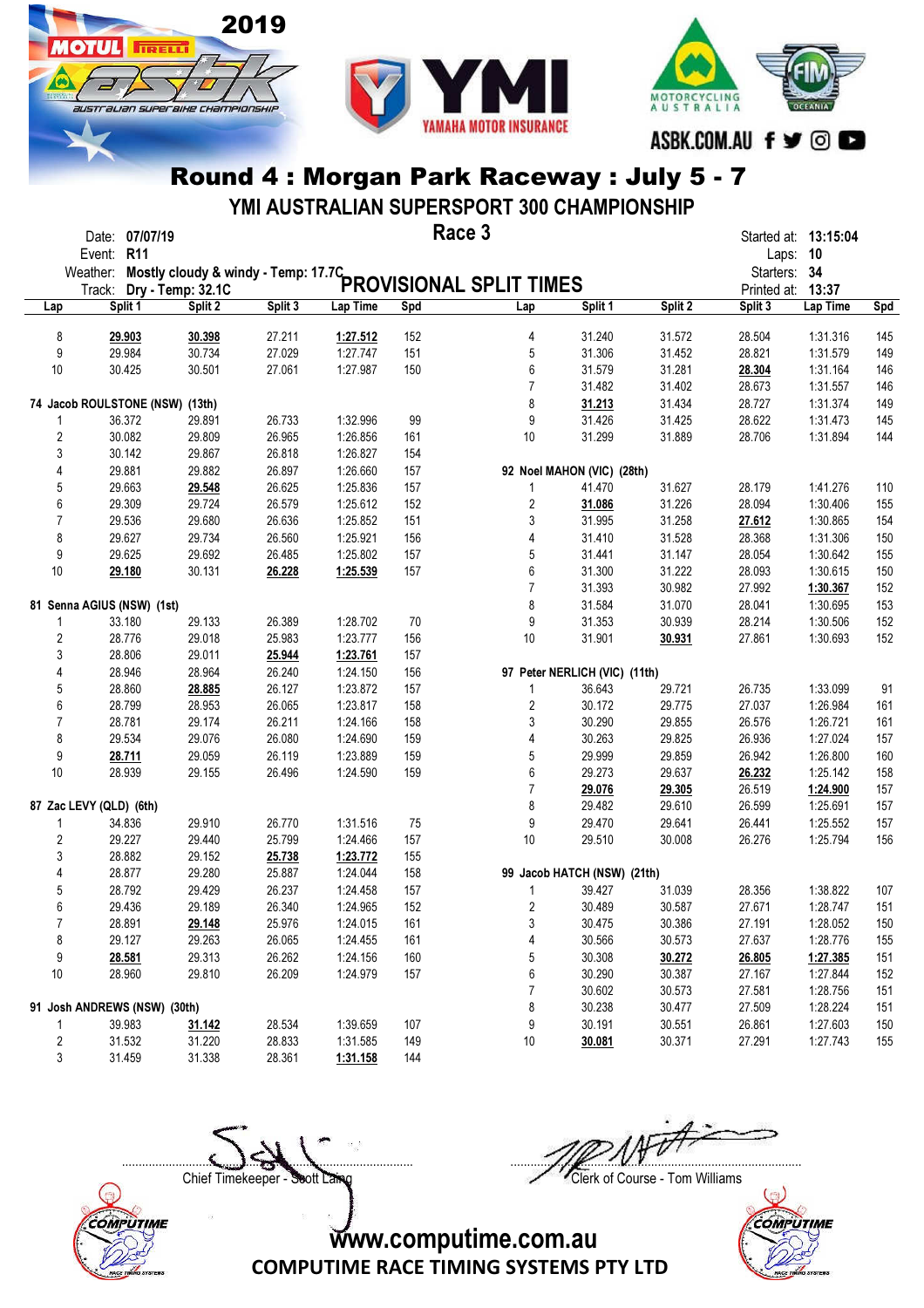

Іотіі

**TRELL** 

austrauan superaixe championskir



Round 4 : Morgan Park Raceway : July 5 - 7

YMI AUSTRALIAN SUPERSPORT 300 CHAMPIONSHIP

|                | Date: 07/07/19<br>Event: R11                  |                   |         |          | Race 3 |                                |                                  |         | Laps: 10     | Started at: 13:15:04 |     |
|----------------|-----------------------------------------------|-------------------|---------|----------|--------|--------------------------------|----------------------------------|---------|--------------|----------------------|-----|
|                | Weather: Mostly cloudy & windy - Temp: 17.7C_ |                   |         |          |        |                                |                                  |         | Starters: 34 |                      |     |
|                | Track:                                        | Dry - Temp: 32.1C |         |          |        | <b>PROVISIONAL SPLIT TIMES</b> |                                  |         | Printed at:  | 13:37                |     |
| Lap            | Split 1                                       | Split 2           | Split 3 | Lap Time | Spd    | Lap                            | Split 1                          | Split 2 | Split 3      | Lap Time             | Spd |
|                | 113 Brad TRIVETT (NSW) (23th)                 |                   |         |          |        |                                | 292 Ryan SMITH (NSW) (16th)      |         |              |                      |     |
| 1              | 39.177                                        | 31.410            | 28.306  | 1:38.893 | 103    | 1                              | 37.336                           | 30.144  | 26.719       | 1:34.199             | 100 |
| $\overline{c}$ | 30.846                                        | 30.582            | 27.251  | 1:28.679 | 147    | 2                              | 29.846                           | 30.062  | 26.613       | 1:26.521             | 157 |
| 3              | 30.151                                        | 30.646            | 27.182  | 1:27.979 | 153    | 3                              | 30.003                           | 29.765  | 26.429       | 1:26.197             | 160 |
| 4              | 31.093                                        | 30.753            | 27.214  | 1:29.060 | 149    | 4                              | 29.892                           | 29.830  | 26.980       | 1:26.702             | 160 |
| 5              | 30.801                                        | 30.943            | 27.159  | 1:28.903 | 156    | 5                              | 30.096                           | 29.877  | 27.075       | 1:27.048             | 160 |
| 6              | 30.629                                        | 30.497            | 26.928  | 1:28.054 | 152    | 6                              | 30.113                           | 30.478  | 26.668       | 1:27.259             | 155 |
| 7              | 30.040                                        | 30.468            | 27.041  | 1:27.549 | 155    | $\overline{7}$                 | 29.775                           | 30.172  | 26.978       | 1:26.925             | 159 |
| 8              | 30.059                                        | 30.264            | 27.305  | 1:27.628 | 154    | 8                              | 30.014                           | 29.714  | 26.320       | 1:26.048             | 160 |
| 9              | 30.290                                        | 30.567            | 26.905  | 1:27.762 | 155    | 9                              | 29.544                           | 29.788  | 26.886       | 1:26.218             | 157 |
| 10             | 30.261                                        | 30.570            | 28.003  | 1:28.834 | 156    | 10                             | 29.785                           | 30.117  | 26.869       | 1:26.771             | 158 |
|                |                                               |                   |         |          |        |                                |                                  |         |              |                      |     |
|                | 121 Reece OUGHTRED (VIC) (18th)               |                   |         |          |        |                                | 308 John LYTRAS (QLD) (33th)     |         |              |                      |     |
| 1              | 38.044                                        | 30.343            | 27.560  | 1:35.947 | 103    | 1                              | 34.581                           | 29.844  | 27.059       | 1:31.484             | 71  |
| $\overline{c}$ | 30.138                                        | 30.279            | 27.135  | 1:27.552 | 153    | 2                              | 31.180                           | 29.978  | 27.120       | 1:28.278             | 154 |
| 3              | 29.899                                        | 30.227            | 27.335  | 1:27.461 | 155    | 3                              | 30.138                           | 29.730  | 26.996       | 1:26.864             | 155 |
| 4              | 30.404                                        | 30.537            | 27.489  | 1:28.430 | 150    | 4                              | 29.835                           | 29.831  | 27.020       | 1:26.686             | 154 |
| 5              | 29.929                                        | 30.286            | 27.473  | 1:27.688 | 152    | 5                              | 30.261                           | 29.929  | 27.073       | 1:27.263             | 156 |
| 6              | 30.184                                        | 30.001            | 27.041  | 1:27.226 | 149    | 6                              | 29.925                           | 30.208  | 27.027       | 1:27.160             | 154 |
| 7              | 29.605                                        | 30.177            | 27.318  | 1:27.100 | 154    | $\overline{7}$                 | 29.740                           | 29.891  | 27.349       | 1:26.980             | 155 |
| 8              | 29.937                                        | 30.668            | 27.999  | 1:28.604 | 152    | 8                              | 32.760                           | 31.844  | 3:37.397     | 4:42.001 P           | 156 |
| 9              | 30.482                                        | 30.620            | 27.613  | 1:28.715 | 151    |                                |                                  |         |              |                      |     |
| 10             | 30.225                                        | 30.819            | 27.951  | 1:28.995 | 151    |                                | 333 Yannis SHAW (NSW) (7th)      |         |              |                      |     |
|                |                                               |                   |         |          |        | 1                              | 35.565                           | 29.686  | 27.146       | 1:32.397             | 83  |
|                | 134 Tom NEWTON (NZ) (17th)                    |                   |         |          |        | 2                              | 30.300                           | 29.077  | 25.967       | 1:25.344             | 164 |
| 1              | 38.241                                        | 30.679            | 27.470  | 1:36.390 | 102    | 3                              | 28.916                           | 29.047  | 25.786       | 1:23.749             | 164 |
| 2              | 30.823                                        | 30.393            | 27.206  | 1:28.422 | 155    | 4                              | 29.170                           | 29.102  | 25.909       | 1:24.181             | 165 |
| 3              | 30.680                                        | 30.273            | 26.911  | 1:27.864 | 153    | 5                              | 28.909                           | 28.979  | 25.564       | 1:23.452             | 166 |
| 4              | 30.352                                        | 30.125            | 26.924  | 1:27.401 | 153    | 6                              | 29.282                           | 29.073  | 25.973       | 1:24.328             | 165 |
| 5              | 29.692                                        | 29.945            | 27.370  | 1:27.007 | 154    | $\overline{7}$                 | 29.591                           | 28.973  | 26.007       | 1:24.571             | 168 |
| 6              | 29.769                                        | 29.902            | 26.889  | 1:26.560 | 151    | 8                              | 29.113                           | 29.382  | 25.743       | 1:24.238             | 167 |
| $\overline{7}$ | 29.793                                        | 30.079            | 26.919  | 1:26.791 | 153    | 9                              | 29.276                           | 29.133  | 25.790       | 1:24.199             | 167 |
| 8              | 29.806                                        | 30.008            | 27.201  | 1:27.015 | 153    | 10                             | 28.978                           | 29.102  | 26.351       | 1:24.431             | 168 |
| 9              | 29.814                                        | 29.894            | 27.152  | 1:26.860 | 153    |                                |                                  |         |              |                      |     |
| 10             | 30.629                                        | 30.498            | 27.431  | 1:28.558 | 152    |                                | 337 Gregory FARRELL (NSW) (31th) |         |              |                      |     |
|                |                                               |                   |         |          |        | 1                              | 40.965                           | 31.962  | 28.473       | 1:41.400             | 107 |
|                | 151 Locky TAYLOR (QLD) (DNF)                  |                   |         |          |        | $\boldsymbol{2}$               | 31.760                           | 31.501  | 28.017       | 1:31.278             | 148 |
|                | 35.945                                        | 29.673            | 26.964  | 1:32.582 | 86     | 3                              | 31.405                           | 31.590  | 28.024       | 1:31.019             | 149 |
| $\overline{c}$ | 29.732                                        | 29.221            | 26.014  | 1:24.967 | 161    | 4                              | 31.180                           | 31.149  | 28.411       | 1:30.740             | 150 |
| 3              | 28.817                                        | 29.071            | 25.781  | 1:23.669 | 161    | 5                              | 31.799                           | 31.163  | 28.399       | 1:31.361             | 149 |
| 4              | 29.085                                        | 29.175            | 25.790  | 1:24.050 | 165    | 6                              | 31.357                           | 31.679  | 28.089       | 1:31.125             | 149 |
| 5              | 28.730                                        | 29.114            | 25.998  | 1:23.842 | 162    | 7                              | 31.270                           | 31.451  | 28.148       | 1:30.869             | 148 |
| 6              | 29.447                                        | 29.319            | 25.995  | 1:24.761 | 163    | 8                              | 30.941                           | 32.380  | 28.700       | 1:32.021             | 148 |
| $\overline{7}$ | 29.584                                        | 29.303            | 25.892  | 1:24.779 | 160    | 9                              | 31.725                           | 31.642  | 28.190       | 1:31.557             | 147 |

Chief Timekeeper - Soott Laing Chief Timekeeper - Soott Laing

 $\Box$ 



COMPUTIME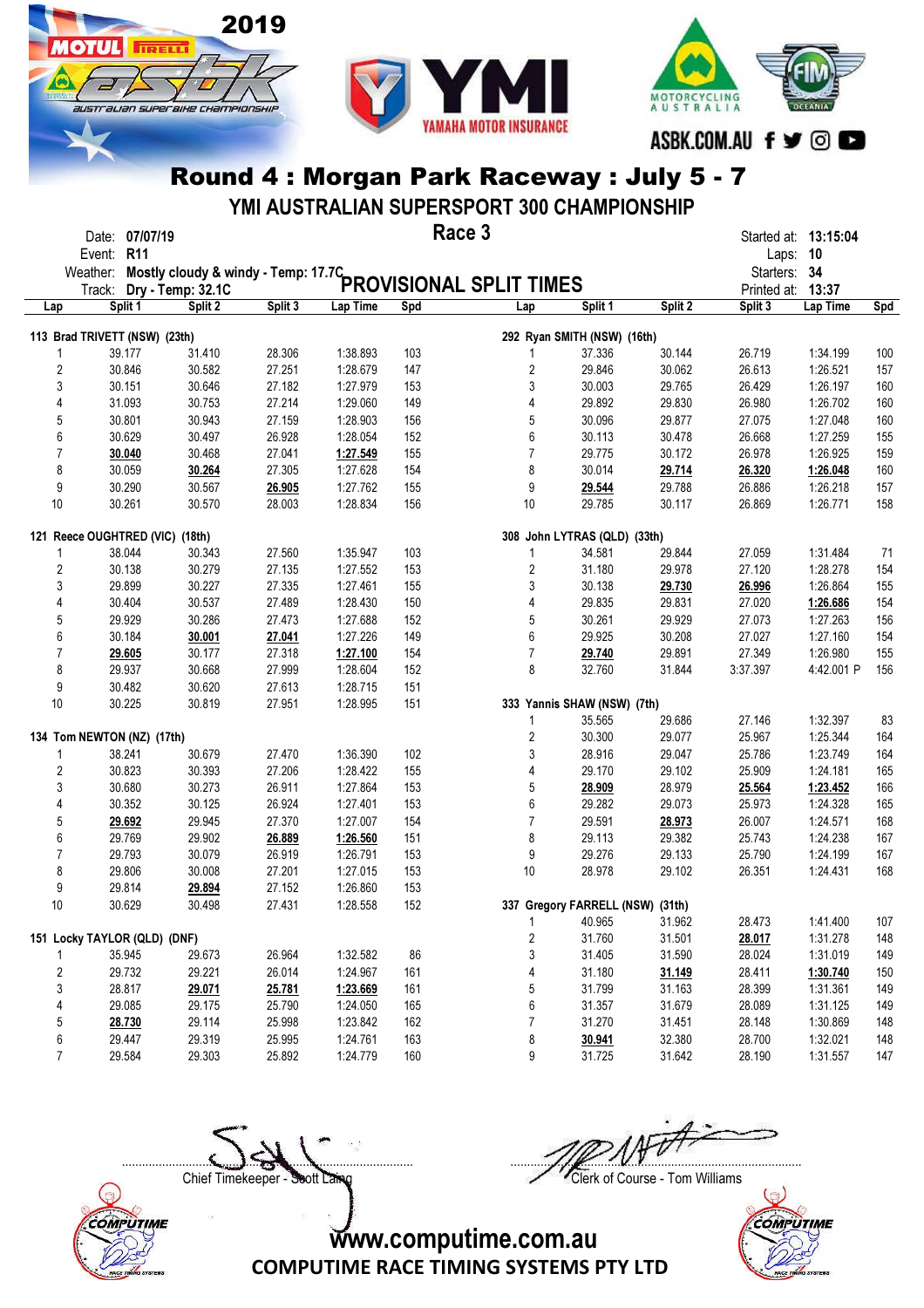



YMI AUSTRALIAN SUPERSPORT 300 CHAMPIONSHIP

|                | Date:<br>Event: | 07/07/19<br><b>R11</b>        |                   |                                     |          |     | Race 3                         |                           |         | Started at: 13:15:04 |           |     |
|----------------|-----------------|-------------------------------|-------------------|-------------------------------------|----------|-----|--------------------------------|---------------------------|---------|----------------------|-----------|-----|
|                | Weather:        |                               |                   |                                     |          |     |                                |                           |         | Laps:                | 10<br>-34 |     |
|                |                 |                               |                   | Mostly cloudy & windy - Temp: 17.7C |          |     | <b>PROVISIONAL SPLIT TIMES</b> |                           |         | Starters:            |           |     |
|                | Track:          |                               | Dry - Temp: 32.1C |                                     |          |     |                                |                           |         | Printed at:          | 13:37     |     |
| Lap            |                 | Split 1                       | Split 2           | Split 3                             | Lap Time | Spd | Lap                            | Split 1                   | Split 2 | Split 3              | Lap Time  | Spd |
| 10             |                 | 31.083                        | 32.015            | 28.380                              | 1:31.478 | 148 |                                | 444 Ryan MOSCARDINI (QLD) | (26th)  |                      |           |     |
|                |                 |                               |                   |                                     |          |     |                                | 39.530                    | 31.246  | 28.334               | 1:39.110  | 106 |
|                |                 | 355 Laura BROWN (NSW) (20th)  |                   |                                     |          |     | 2                              | 31.408                    | 30.889  | 27.827               | 1:30.124  | 150 |
| 1              |                 | 40.115                        | 30.894            | 28.241                              | 1:39.250 | 113 | 3                              | 30.424                    | 30.711  | 27.641               | 1:28.776  | 148 |
| 2              |                 | 31.111                        | 30.489            | 27.177                              | 1:28.777 | 148 | 4                              | 30.403                    | 30.943  | 27.942               | 1:29.288  | 146 |
| 3              |                 | 30.382                        | 30.364            | 27.076                              | 1:27.822 | 157 | 5                              | 30.746                    | 31.034  | 28.347               | 1:30.127  | 150 |
| 4              |                 | 30.655                        | 30.687            | 27.198                              | 1:28.540 | 156 | 6                              | 30.545                    | 31.797  | 27.606               | 1:29.948  | 145 |
| 5              |                 | 29.959                        | 30.356            | 27.078                              | 1:27.393 | 154 |                                | 30.385                    | 30.920  | 27.550               | 1:28.855  | 148 |
| 6              |                 | 30.581                        | 30.488            | 26.957                              | 1:28.026 | 147 | 8                              | 30.300                    | 30.914  | 27.747               | 1:28.961  | 148 |
| $\overline{7}$ |                 | 30.251                        | 30.762            | 27.697                              | 1:28.710 | 152 | 9                              | 30.211                    | 30.879  | 27.957               | 1:29.047  | 146 |
| 8              |                 | 30.331                        | 30.469            | 27.265                              | 1:28.065 | 153 | 10                             | 30.299                    | 31.128  | 27.857               | 1:29.284  | 145 |
| 9              |                 | 30.051                        | 30.591            | 26.982                              | 1:27.624 | 152 |                                |                           |         |                      |           |     |
| 10             |                 | 30.066                        | 30.540            | 27.088                              | 1:27.694 | 150 |                                | 864 Tristan ADAMSON (QLD) | (12th)  |                      |           |     |
|                |                 |                               |                   |                                     |          |     |                                | 37.109                    | 30.120  | 26.749               | 1:33.978  | 106 |
|                |                 | 437 Hayden STIFF (NSW) (32th) |                   |                                     |          |     | 2                              | 29.791                    | 29.858  | 26.675               | 1:26.324  | 157 |
|                |                 | 41.341                        | 31.453            | 28.108                              | 1:40.902 | 115 | 3                              | 29.947                    | 29.712  | 26.777               | 1:26.436  | 161 |
| 2              |                 | 31.139                        | 31.355            | 28.063                              | 1:30.557 | 155 | 4                              | 29.970                    | 29.816  | 26.877               | 1:26.663  | 159 |
| 3              |                 | 31.984                        | 31.659            | 28.150                              | 1:31.793 | 153 | 5                              | 29.398                    | 29.647  | 26.752               | 1:25.797  | 162 |
| 4              |                 | 31.199                        | 31.135            | 28.369                              | 1:30.703 | 155 | 6                              | 29.638                    | 29.693  | 26.243               | 1:25.574  | 152 |
| 5              |                 | 31.960                        | 31.016            | 28.215                              | 1:31.191 | 150 | $\overline{7}$                 | 29.452                    | 29.666  | 26.689               | 1:25.807  | 157 |
| 6              |                 | 31.160                        | 31.135            | 27.813                              | 1:30.108 | 152 | 8                              | 29.347                    | 29.690  | 26.640               | 1:25.677  | 154 |
| 7              |                 | 31.665                        | 31.038            | 27.715                              | 1:30.418 | 156 | 9                              | 29.688                    | 29.838  | 26.398               | 1:25.924  | 157 |
| 8              |                 | 31.680                        | 31.459            | 28.052                              | 1:31.191 | 155 | 10                             | 29.469                    | 29.895  | 26.229               | 1:25.593  | 156 |
| 9              |                 | 30.984                        | 30.956            | 27.924                              | 1:29.864 | 152 |                                |                           |         |                      |           |     |
| 10             |                 | 33.366                        | 37.201            | 31.591                              | 1:42.158 | 153 |                                |                           |         |                      |           |     |

The results are provisional until the end of the time limit for protests and appeals.

2019

**TRELL** 

austrauan superaixe championskir

COMPUTIME

 $\Box$ 

Chief Timekeeper - Soott Laing Chief Timekeeper - Soott Laing

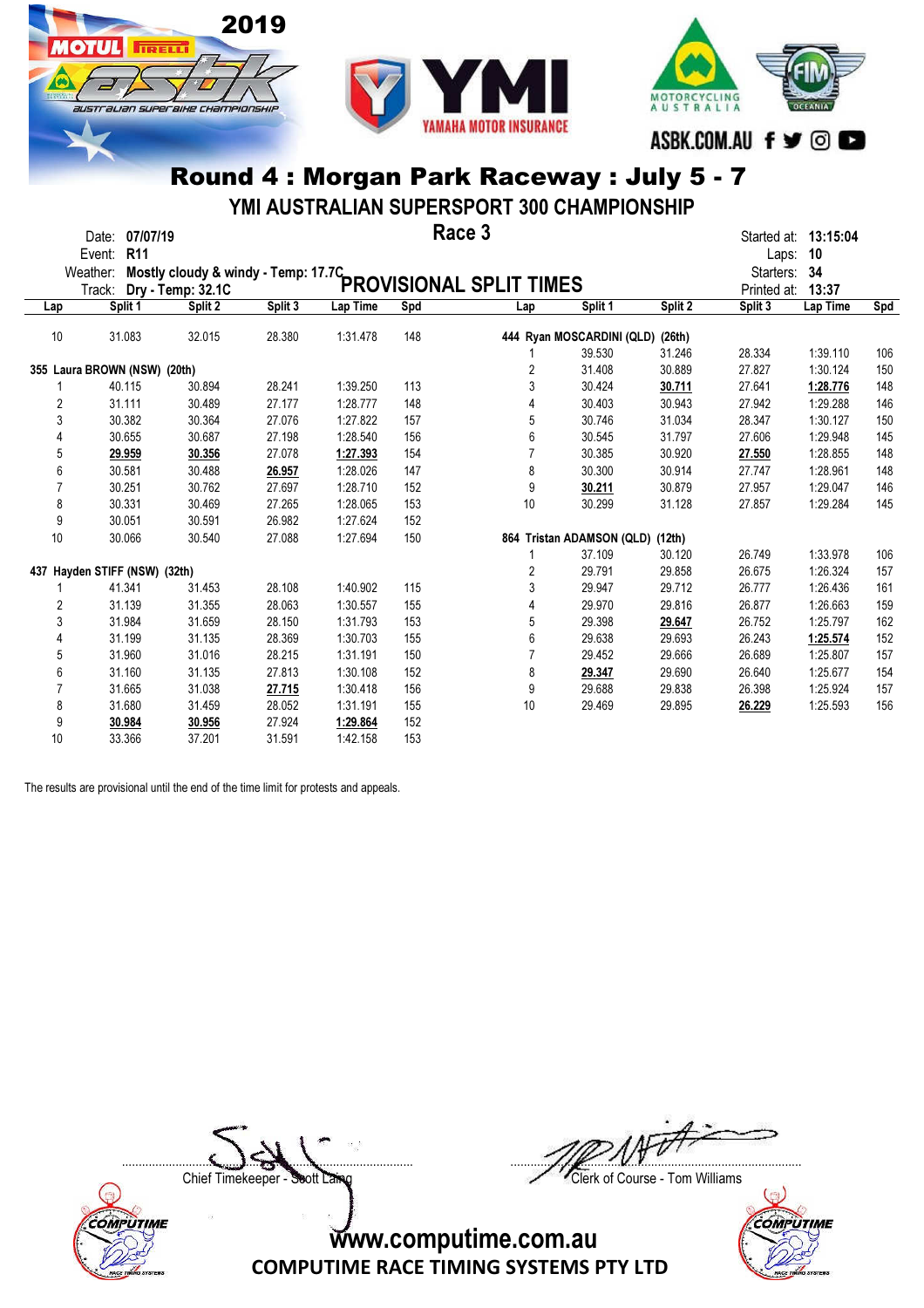

YMI AUSTRALIAN SUPERSPORT 300 CHAMPIONSHIP

|     | Date: 07/07/19<br>Event: R11     |     | Weather: Mostly cloudy & windy - Temp: 17.7C<br>Track: Dry - Temp: 32.1C PROVISIONAL FASTEST LAPS SEQUENCE | Race 3            | Started at: 13:15:04<br>Laps: $10$<br>Starters: 34 |     |
|-----|----------------------------------|-----|------------------------------------------------------------------------------------------------------------|-------------------|----------------------------------------------------|-----|
|     | Track: Dry - Temp: 32.1C<br>Race |     |                                                                                                            |                   | Printed at: 13:37<br><b>Fastest</b>                | On  |
| Lap | <b>Pos</b>                       |     | No Name                                                                                                    | <b>Machine</b>    | Lap                                                | Lap |
|     |                                  | 81  | Senna AGIUS (NSW)                                                                                          | Kawasaki EX 400   | 1:28.702                                           |     |
| 2   |                                  | 81  | Senna AGIUS (NSW)                                                                                          | Kawasaki EX 400   | 1:23.777                                           | 2   |
| 3   |                                  | 81  | Senna AGIUS (NSW)                                                                                          | Kawasaki EX 400   | 1:23.761                                           | 3   |
| 3   | 4                                | 43  | Harry KHOURI (NSW)                                                                                         | Yamaha R3 321     | 1:23.745                                           | 3   |
| 3   | 9                                | 151 | Locky TAYLOR (QLD)                                                                                         | Yamaha R3 321     | 1:23.669                                           | 3   |
| 4   | 4                                | 57  | Seth CRUMP (QLD)                                                                                           | <b>KTM RC 390</b> | 1:23.476                                           | 4   |
| 5   | 10                               | 333 | Yannis SHAW (NSW)                                                                                          | Kawasaki EX 400   | 1:23.452                                           | 5   |
|     |                                  |     |                                                                                                            |                   |                                                    |     |

The results are provisional until the end of the time limit for protests and appeals.

COMPUTIME



Chief Timekeeper - Soott Laing Chief Timekeeper - Soott Laing

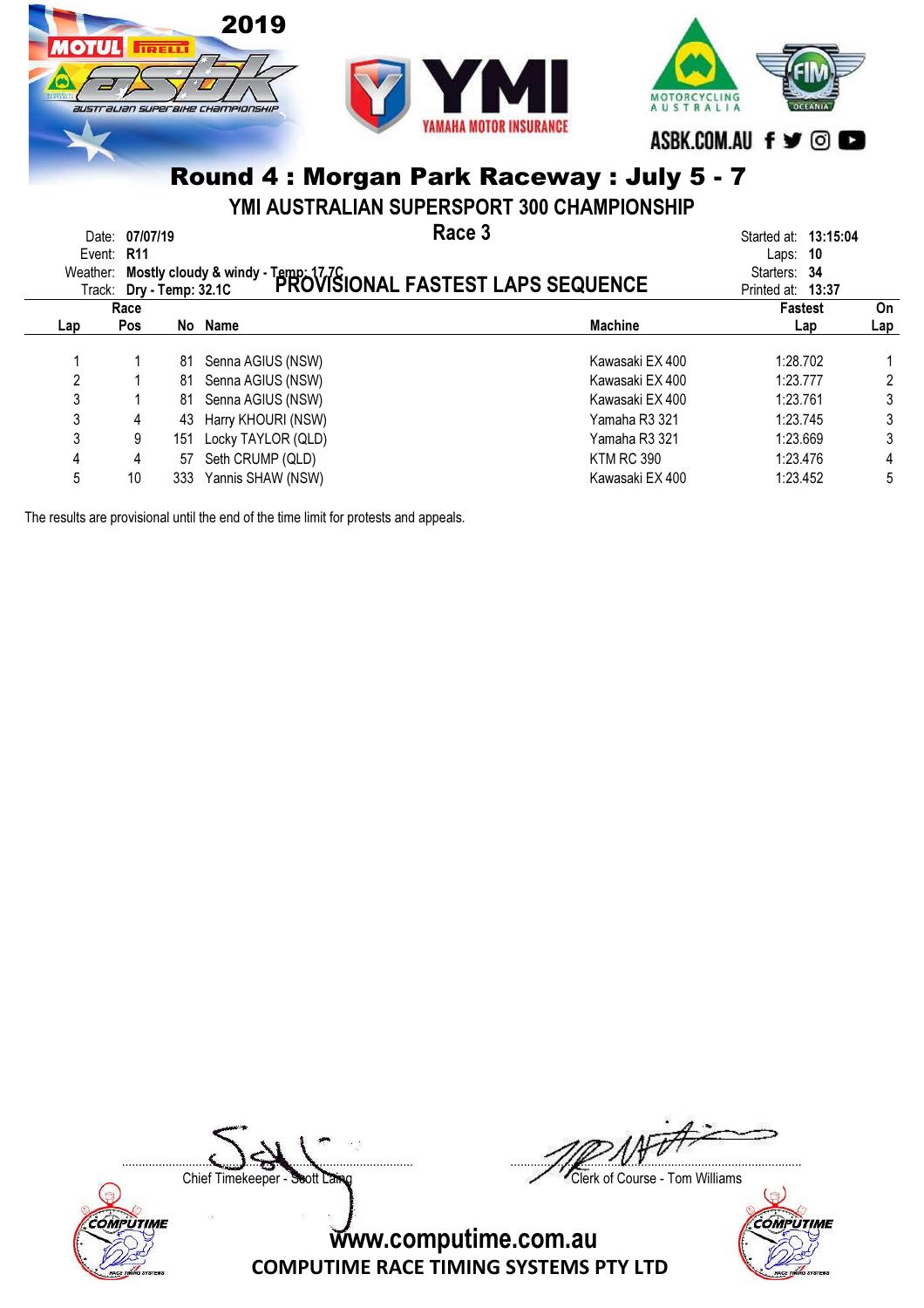**OTUL** 

**TRELL** 

australian superaixe championskir



Round 4 : Morgan Park Raceway : July 5 - 7

YMI AUSTRALIAN SUPERSPORT 300 CHAMPIONSHIP

|     | Date: 07/07/19     |                   |     |                                     |        |     | Race 3                |        |     |          |        |             | Started at: 13:15:04        |        |
|-----|--------------------|-------------------|-----|-------------------------------------|--------|-----|-----------------------|--------|-----|----------|--------|-------------|-----------------------------|--------|
|     | Event:<br>Weather: | <b>R11</b>        |     | Mostly cloudy & windy - Temp: 17.7C |        |     |                       |        |     |          |        |             | 10<br>Laps:<br>Starters: 34 |        |
|     | Track:             | Dry - Temp: 32.1C |     |                                     |        |     | PROVISIONAL LAP SHEET |        |     |          |        | Printed at: | 13:37                       |        |
| No  | Lap Time           | Gap               | No  | Lap Time                            | Gap    | No  | Lap Time              | Gap    | No  | Lap Time | Gap    | No          | Lap Time                    | Gap    |
|     |                    |                   |     |                                     |        |     |                       |        |     |          |        |             |                             |        |
|     | Lap 1              |                   |     | Lap <sub>2</sub>                    |        |     | Lap <sub>3</sub>      |        |     | Lap 4    |        |             | Lap <sub>5</sub>            |        |
| 81  | 1:28.702           |                   | 81  | 1:23.777                            |        | 81  | 1:23.761              |        | 81  | 1:24.150 |        | 81          | 1:23.872                    |        |
| 20  | 1:31.096           | 2.394             | 20  | 1:24.294                            | 2.911  | 20  | 1:24.262              | 3.412  | 20  | 1:24.146 | 3.408  | 57          | 1:24.103                    | 3.971  |
| 308 | 1:31.484           | 2.782             | 87  | 1:24.466                            | 3.503  | 87  | 1:23.772              | 3.514  | 87  | 1:24.044 | 3.408  | 87          | 1:24.458                    | 3.994  |
| 87  | 1:31.516           | 2.814             | 29  | 1:24.694                            | 3.937  | 43  | 1:23.745              | 4.206  | 57  | 1:23.476 | 3.740  | 43          | 1:24.091                    | 4.085  |
| 27  | 1:31.621           | 2.919             | 43  | 1:24.774                            | 4.222  | 57  | 1:23.770              | 4.414  | 43  | 1:23.810 | 3.866  | 29          | 1:23.999                    | 4.187  |
| 29  | 1:31.722           | 3.020             | 57  | 1:24.732                            | 4.405  | 29  | 1:24.455              | 4.631  | 29  | 1:23.579 | 4.060  | 20          | 1:24.696                    | 4.232  |
| 43  | 1:31.927           | 3.225             | 27  | 1:25.485                            | 4.627  | 27  | 1:23.919              | 4.785  | 27  | 1:23.795 | 4.430  | 11          | 1:23.778                    | 4.366  |
| 11  | 1:32.011           | 3.309             | 11  | 1:25.200                            | 4.732  | 11  | 1:23.891              | 4.862  | 11  | 1:23.748 | 4.460  | 27          | 1:24.131                    | 4.689  |
| 57  | 1:32.152           | 3.450             | 151 | 1:24.967                            | 5.070  | 151 | 1:23.669              | 4.978  | 151 | 1:24.050 | 4.878  | 151         | 1:23.842                    | 4.848  |
| 333 | 1:32.397           | 3.695             | 333 | 1:25.344                            | 5.262  | 333 | 1:23.749              | 5.250  | 333 | 1:24.181 | 5.281  | 333         | 1:23.452                    | 4.861  |
| 151 | 1:32.582           | 3.880             | 308 | 1:28.278                            | 7.283  | 25  | 1:26.140              | 9.832  | 25  | 1:26.076 | 11.758 | 25          | 1:25.877                    | 13.763 |
| 25  | 1:32.908           | 4.206             | 74  | 1:26.856                            | 7.373  | 308 | 1:26.864              | 10.386 | 308 | 1:26.686 | 12.922 | 74          | 1:25.836                    | 14.913 |
| 74  | 1:32.996           | 4.294             | 25  | 1:27.024                            | 7.453  | 74  | 1:26.827              | 10.439 | 74  | 1:26.660 | 12.949 | 864         | 1:25.797                    | 14.936 |
| 97  | 1:33.099           | 4.397             | 97  | 1:26.984                            | 7.604  | 864 | 1:26.436              | 10.498 | 864 | 1:26.663 | 13.011 | 308         | 1:27.263                    | 16.313 |
| 31  | 1:33.325           | 4.623             | 864 | 1:26.324                            | 7.823  | 97  | 1:26.721              | 10.564 | 292 | 1:26.702 | 13.229 | 97          | 1:26.800                    | 16.366 |
| 864 | 1:33.978           | 5.276             | 31  | 1:27.242                            | 8.088  | 292 | 1:26.197              | 10.677 | 97  | 1:27.024 | 13.438 | 292         | 1:27.048                    | 16.405 |
| 292 | 1:34.199           | 5.497             | 292 | 1:26.521                            | 8.241  | 31  | 1:26.804              | 11.131 | 31  | 1:26.538 | 13.519 | 42          | 1:26.628                    | 16.505 |
| 121 | 1:35.947           | 7.245             | 42  | 1:26.242                            | 10.052 | 42  | 1:25.422              | 11.713 | 42  | 1:26.186 | 13.749 | 31          | 1:27.268                    | 16.915 |
| 58  | 1:36.252           | 7.550             | 121 | 1:27.552                            | 11.020 | 121 | 1:27.461              | 14.720 | 121 | 1:28.430 | 19.000 | 121         | 1:27.688                    | 22.816 |
| 42  | 1:36.289           | 7.587             | 134 | 1:28.422                            | 12.333 | 134 | 1:27.864              | 16.436 | 134 | 1:27.401 | 19.687 | 134         | 1:27.007                    | 22.822 |
| 134 | 1:36.390           | 7.688             | 23  | 1:28.310                            | 12.356 | 23  | 1:28.187              | 16.782 | 23  | 1:27.292 | 19.924 | 23          | 1:26.830                    | 22.882 |
| 23  | 1:36.525           | 7.823             | 99  | 1:28.747                            | 15.090 | 113 | 1:27.979              | 19.311 | 355 | 1:28.540 | 23.999 | 99          | 1:27.385                    | 27.520 |
| 12  | 1:38.810           | 10.108            | 113 | 1:28.679                            | 15.093 | 99  | 1:28.052              | 19.381 | 99  | 1:28.776 | 24.007 | 355         | 1:27.393                    | 27.520 |
| 99  | 1:38.822           | 10.120            | 12  | 1:29.147                            | 15.478 | 355 | 1:27.822              | 19.609 | 113 | 1:29.060 | 24.221 | 12          | 1:28.257                    | 29.049 |
| 113 | 1:38.893           | 10.191            | 355 | 1:28.777                            | 15.548 | 12  | 1:28.249              | 19.966 | 12  | 1:28.848 | 24.664 | 113         | 1:28.903                    | 29.252 |
| 444 | 1:39.110           | 10.408            | 444 | 1:30.124                            | 16.755 | 444 | 1:28.776              | 21.770 | 30  | 1:28.878 | 26.704 | 30          | 1:28.893                    | 31.725 |
| 355 | 1:39.250           | 10.548            | 30  | 1:29.688                            | 17.034 | 30  | 1:28.703              | 21.976 | 444 | 1:29.288 | 26.908 | 444         | 1:30.127                    | 33.163 |
| 91  | 1:39.659           | 10.957            | 14  | 1:31.504                            | 18.723 | 58  | 1:29.702              | 25.031 | 58  | 1:28.696 | 29.577 | 58          | 1:28.144                    | 33.849 |
| 14  | 1:39.698           | 10.996            | 91  | 1:31.585                            | 18.765 | 14  | 1:30.181              | 25.143 | 14  | 1:28.767 | 29.760 | 14          | 1:28.222                    | 34.110 |
| 30  | 1:39.825           | 11.123            | 437 | 1:30.557                            | 18.980 | 91  | 1:31.158              | 26.162 | 40  | 1:31.058 | 33.265 | 92          | 1:30.642                    | 40.233 |
| 40  | 1:40.576           | 11.874            | 40  | 1:30.931                            | 19.028 | 92  | 1:30.865              | 26.307 | 91  | 1:31.316 | 33.328 | 437         | 1:31.191                    | 40.884 |
| 437 | 1:40.902           | 12.200            | 58  | 1:35.317                            | 19.090 | 40  | 1:31.090              | 26.357 | 92  | 1:31.306 | 33.463 | 91          | 1:31.579                    | 41.035 |
| 92  | 1:41.276           | 12.574            | 92  | 1:30.406                            | 19.203 | 437 | 1:31.793              | 27.012 | 437 | 1:30.703 | 33.565 | 40          | 1:32.036                    | 41.429 |
| 337 | 1:41.400           | 12.698            | 337 | 1:31.278                            | 20.199 | 337 | 1:31.019              | 27.457 | 337 | 1:30.740 | 34.047 | 337         | 1:31.361                    | 41.536 |

Chief Timekeeper - Soott Laing Chief Timekeeper - Soott Laing

COMPUTIME

 $\Box$ 

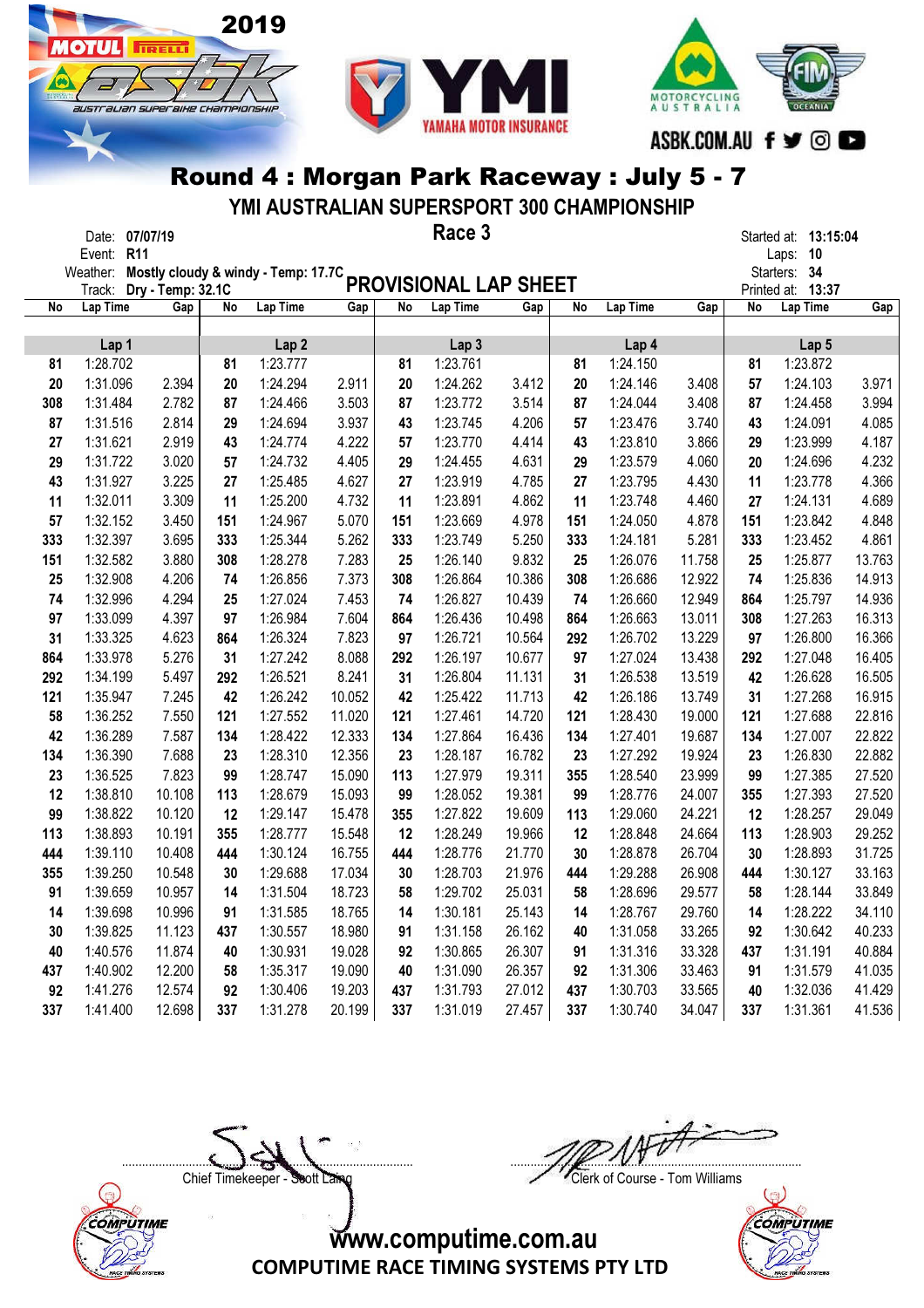



YMI AUSTRALIAN SUPERSPORT 300 CHAMPIONSHIP

|     | Date: 07/07/19<br>Event: R11 |        |     |                                              |        |     | Race 3                |          |     |                   |          |           | Started at: 13:15:04<br>Laps: 10 |          |
|-----|------------------------------|--------|-----|----------------------------------------------|--------|-----|-----------------------|----------|-----|-------------------|----------|-----------|----------------------------------|----------|
|     |                              |        |     | Weather: Mostly cloudy & windy - Temp: 17.7C |        |     |                       |          |     |                   |          |           | Starters: 34                     |          |
|     | Track: Dry - Temp: 32.1C     |        |     |                                              |        |     | PROVISIONAL LAP SHEET |          |     |                   |          |           | Printed at: 13:37                |          |
| No  | Lap Time                     | Gap    | No  | Lap Time                                     | Gap    | No  | <b>Lap Time</b>       | Gap      | No  | <b>Lap Time</b>   | Gap      | <b>No</b> | Lap Time                         | Gap      |
|     |                              |        |     |                                              |        |     |                       |          | 81  | 1:23.889          |          | 29        | 1:24.320                         | 4.968    |
|     | Lap <sub>6</sub>             |        |     | Lap <sub>7</sub>                             |        |     | Lap <sub>8</sub>      |          | 87  | 1:24.156          | 5.023    | 43        | 1:24.532                         | 4.973    |
| 81  | 1:23.817                     |        | 81  | 1:24.166                                     |        | 81  | 1:24.690              |          | 43  | 1:24.309          | 5.031    | 20        | 1:24.028                         | 5.148    |
| 43  | 1:24.496                     | 4.764  | 29  | 1:24.039                                     | 4.820  | 43  | 1:24.405              | 4.611    | 29  | 1:24.510          | 5.238    | 87        | 1:24.979                         | 5.412    |
| 29  | 1:24.577                     | 4.947  | 43  | 1:24.298                                     | 4.896  | 29  | 1:24.487              | 4.617    | 27  | 1:24.382          | 5.356    | 333       | 1:24.431                         | 5.476    |
| 57  | 1:24.919                     | 5.073  | 87  | 1:24.015                                     | 4.991  | 87  | 1:24.455              | 4.756    | 57  | 1:24.044          | 5.457    | 11        | 1:24.260                         | 5.527    |
| 87  | 1:24.965                     | 5.142  | 57  | 1:24.151                                     | 5.058  | 27  | 1:24.205              | 4.863    | 333 | 1:24.199          | 5.635    | 57        | 1:27.378                         | 8.245    |
| 11  | 1:24.698                     | 5.247  | 11  | 1:24.203                                     | 5.284  | 20  | 1:24.199              | 4.995    | 20  | 1:24.604          | 5.710    | 25        | 1:25.824                         | 22.260   |
| 27  | 1:24.410                     | 5.282  | 27  | 1:24.232                                     | 5.348  | 57  | 1:24.934              | 5.302    | 11  | 1:23.921          | 5.857    | 97        | 1:25.794                         | 22.293   |
| 20  | 1:24.952                     | 5.367  | 20  | 1:24.285                                     | 5.486  | 333 | 1:24.238              | 5.325    | 25  | 1:25.635          | 21.026   | 864       | 1:25.593                         | 22.359   |
| 333 | 1:24.328                     | 5.372  | 333 | 1:24.571                                     | 5.777  | 11  | 1:25.231              | 5.825    | 97  | 1:25.552          | 21.089   | 74        | 1:25.539                         | 22.487   |
| 151 | 1:24.761                     | 5.792  | 151 | 1:24.779                                     | 6.405  | 25  | 1:26.355              | 19.280   | 864 | 1:25.924          | 21.356   | 42        | 1:26.481                         | 25.966   |
| 25  | 1:25.748                     | 15.694 | 25  | 1:26.087                                     | 17.615 | 864 | 1:25.677              | 19.321   | 74  | 1:25.802          | 21.538   | 31        | 1:25.746                         | 27.358   |
| 864 | 1:25.574                     | 16.693 | 864 | 1:25.807                                     | 18.334 | 97  | 1:25.691              | 19.426   | 42  | 1:25.887          | 24.075   | 292       | 1:26.771                         | 28.474   |
| 74  | 1:25.612                     | 16.708 | 74  | 1:25.852                                     | 18.394 | 74  | 1:25.921              | 19.625   | 31  | 1:26.161          | 26.202   | 134       | 1:28.558                         | 37.454   |
| 97  | 1:25.142                     | 17.691 | 97  | 1:24.900                                     | 18.425 | 42  | 1:26.034              | 22.077   | 292 | 1:26.218          | 26.293   | 121       | 1:28.995                         | 42.304   |
| 42  | 1:26.467                     | 19.155 | 42  | 1:25.744                                     | 20.733 | 31  | 1:26.078              | 23.930   | 134 | 1:26.860          | 33.486   | 23        | 1:27.736                         | 42.354   |
| 308 | 1:27.160                     | 19.656 | 308 | 1:26.980                                     | 22.470 | 292 | 1:26.048              | 23.964   | 121 | 1:28.715          | 37.899   | 355       | 1:27.694                         | 46.487   |
| 31  | 1:26.609                     | 19.707 | 31  | 1:27.001                                     | 22.542 | 134 | 1:27.015              | 30.515   | 23  | 1:28.386          | 39.208   | 99        | 1:27.743                         | 46.538   |
| 292 | 1:27.259                     | 19.847 | 292 | 1:26.925                                     | 22.606 | 121 | 1:28.604              | 33.073   | 355 | 1:27.624          | 43.383   | 12        | 1:27.503                         | 47.294   |
| 134 | 1:26.560                     | 25.565 | 134 | 1:26.791                                     | 28.190 | 23  | 1:28.770              | 34.711   | 99  | 1:27.603          | 43.385   | 113       | 1:28.834                         | 47.927   |
| 121 | 1:27.226                     | 26.225 | 121 | 1:27.100                                     | 29.159 | 355 | 1:28.065              | 39.648   | 113 | 1:27.762          | 43.683   | 308       | 4:42.001                         | 2 laps   |
| 23  | 1:27.396                     | 26.461 | 23  | 1:28.336                                     | 30.631 | 99  | 1:28.224              | 39.671   | 12  | 1:28.012          | 44.381   | 58        | 1:27.987                         | 52.080   |
| 99  | 1:27.844                     | 31.547 | 99  | 1:28.756                                     | 36.137 | 113 | 1:27.628              | 39.810   | 58  | 1:27.747          | 48.683   | 30        | 1:28.171                         | 52.730   |
| 355 | 1:28.026                     | 31.729 | 355 | 1:28.710                                     | 36.273 | 12  | 1:28.010              | 40.258   | 30  | 1:28.706          | 49.149   | 444       | 1:29.284                         | 58.106   |
| 12  | 1:28.126                     | 33.358 | 113 | 1:27.549                                     | 36.872 | 30  | 1:28.092              | 44.332   | 444 | 1:29.047          | 53.412   | 14        | 1:29.848                         | 59.453   |
| 113 | 1:28.054                     | 33.489 | 12  | 1:27.746                                     | 36.938 | 58  | 1:27.512              | 44.825   | 14  | 1:29.316          | 54.195   | 92        | 1:30.693                         | 1:11.957 |
| 30  | 1:28.824                     | 36.732 | 30  | 1:28.364                                     | 40.930 | 444 | 1:28.961              | 48.254   | 92  | 1:30.506          | 1:05.854 | 40        | 1:31.558                         | 1:13.885 |
| 58  | 1:28.291                     | 38.323 | 58  | 1:27.846                                     | 42.003 | 14  | 1:29.348              | 48.768   | 437 | 1:29.864          | 1:05.903 | 91        | 1:31.894                         | 1:17.345 |
| 444 | 1:29.948                     | 39.294 | 444 | 1:28.855                                     | 43.983 | 92  | 1:30.695              | 59.237   | 40  | 1:30.752          | 1:06.917 | 337       | 1:31.478                         | 1:17.434 |
| 14  | 1:29.177                     | 39.470 | 14  | 1:28.806                                     | 44.110 | 437 | 1:31.191              | 59.928   | 91  | 1:31.473          | 1:10.041 | 437       | 1:42.158                         | 1:23.471 |
| 92  | 1:30.615                     | 47.031 | 92  | 1:30.367                                     | 53.232 | 40  | 1:30.768              | 1:00.054 | 337 | 1:31.557          | 1:10.546 |           |                                  |          |
| 437 | 1:30.108                     | 47.175 | 437 | 1:30.418                                     | 53.427 | 91  | 1:31.374              | 1:02.457 |     |                   |          |           |                                  |          |
| 91  | 1:31.164                     | 48.382 | 40  | 1:29.719                                     | 53.976 | 337 | 1:32.021              | 1:02.878 |     | Lap <sub>10</sub> |          |           |                                  |          |
| 40  | 1:30.811                     | 48.423 | 337 | 1:30.869                                     | 55.547 |     |                       |          | 81  | 1:24.590          |          |           |                                  |          |
| 337 | 1:31.125                     | 48.844 | 91  | 1:31.557                                     | 55.773 |     | Lap <sub>9</sub>      |          | 27  | 1:24.186          | 4.952    |           |                                  |          |

The results are provisional until the end of the time limit for protests and appeals.

**TIRELLI** 

I

SUSTE ALIAN SUPEE BIHE CHAMPIONSHIP

Chief Timekeeper - Soott Laing Chief Timekeeper - Soott Laing

COMPUTIME

 $\Box$ 

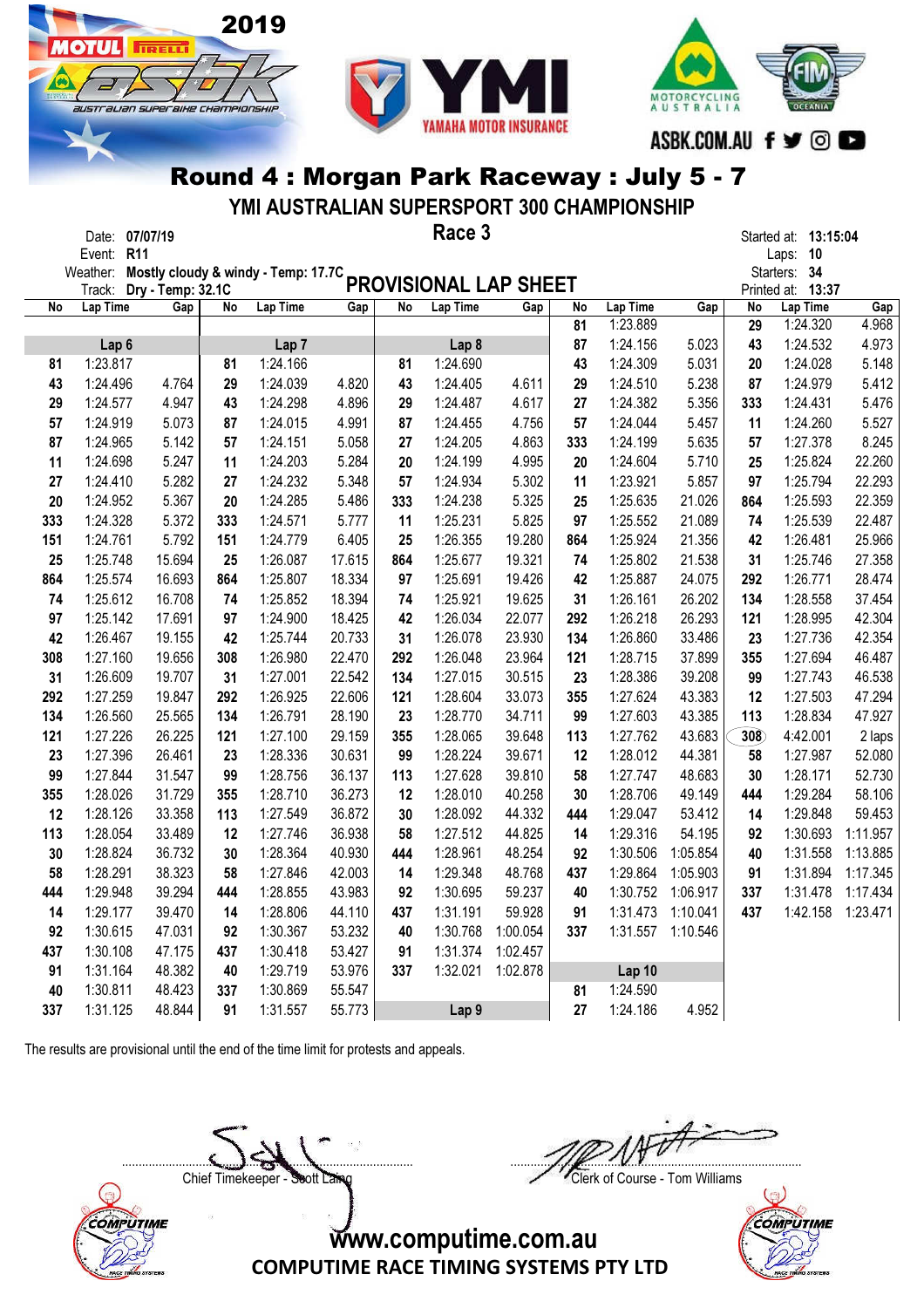



YMI AUSTRALIAN SUPERSPORT 300 CHAMPIONSHIP

|              | Date: 07/07/19                                                        |  |  |  |   | Race 3 |  |  |              | Started at: 13:15:04 |  |
|--------------|-----------------------------------------------------------------------|--|--|--|---|--------|--|--|--------------|----------------------|--|
| Event: $R11$ |                                                                       |  |  |  |   |        |  |  |              | Laps: $10$           |  |
|              | Weather: Mostly cloudy & windy - Temp: 17.7C<br>PROVISIONAL LAP CHART |  |  |  |   |        |  |  | Starters: 34 |                      |  |
|              |                                                                       |  |  |  |   |        |  |  |              | Printed at: 13:37    |  |
| Grid         |                                                                       |  |  |  | 5 | -6     |  |  | 10           |                      |  |
|              |                                                                       |  |  |  |   |        |  |  |              |                      |  |

| $\delta$ | $\delta$ | $\mathbf{8}$ | 8D  | $\mathbf{8}$ | $\mathbf{8}$ | $\delta$ | $\delta$ | $\mathbf{8}$ | $\delta$ | $\delta$ |
|----------|----------|--------------|-----|--------------|--------------|----------|----------|--------------|----------|----------|
| 308      | 20       | 20           | 20  | 20           | 57           | 43       | 29       | 43           | 87       | 27       |
| 87       | 308      | 87           | 87  | 87           | 87           | 29       | 43       | 29           | 43       | 29       |
| 11       | 87       | 29           | 43  | 57           | 43           | 57       | 87       | 87           | 29       | 43       |
| 20       | 27       | 43           | 57  | 43           | 29           | 87       | 57       | 27           | 27       | 20       |
| 27       | 29       | 57           | 29  | 29           | 20           | 11       | 11       | 20           | 57       | 87       |
| 333      | 43       | 27           | 27  | 27           | 11           | 27       | 27       | 57           | 333      | 333      |
| 10       | 11       | 11           | 11  | 11           | 27           | 20       | 20       | 333          | 20       | 11       |
| 29       | 57       | 151          | 151 | 151          | 151          | 333      | 333      | 11           | 11       | 57       |
| 151      | 333      | 333          | 333 | 333          | 333          | 151      | 151      | 25           | 25       | 25       |
| 43       | 151      | 308          | 25  | 25           | 25           | 25       | 25       | 864          | 97       | 97       |
| 97       | 25       | 74           | 308 | 308          | 74           | 864      | 864      | 97           | 864      | 864      |
| 57       | 74       | 25           | 74  | 74           | 864          | 74       | 74       | 74           | 74       | 74       |
| 31       | 97       | 97           | 864 | 864          | 308          | 97       | 97       | 42           | 42       | 42       |
| 72       | 31       | 864          | 97  | 292          | 97           | 42       | 42       | 31           | 31       | 31       |
| 25       | 864      | 31           | 292 | 97           | 292          | 308      | 308      | 292          | 292      | 292      |
| 74       | 292      | 292          | 31  | 31           | 42           | 31       | 31       | 134          | 134      | 134      |
| 292      | 121      | 42           | 42  | 42           | 31           | 292      | 292      | 121          | 121      | 121      |
| 58       | 58       | 121          | 121 | 121          | 121          | 134      | 134      | 23           | 23       | 23       |
| 47       | 42       | 134          | 134 | 134          | 134          | 121      | 121      | 355          | 355      | 355      |
| 121      | 134      | 23           | 23  | 23           | 23           | 23       | 23       | 99           | 99       | 99       |
| 134      | 23       | 99           | 113 | 355          | 99           | 99       | 99       | 113          | 113      | 12       |
| 864      | 12       | 113          | 99  | 99           | 355          | 355      | 355      | 12           | 12       | 113      |
| 12       | 99       | 12           | 355 | 113          | 12           | 12       | 113      | 30           | 58       | 58       |
| 113      | 113      | 355          | 12  | 12           | 113          | 113      | 12       | 58           | 30       | 30       |
| 23       | 444      | 444          | 444 | 30           | 30           | 30       | 30       | 444          | 444      | 444      |
| 99       | 355      | 30           | 30  | 444          | 444          | 58       | 58       | 14           | 14       | 14       |
| 444      | 91       | 14           | 58  | 58           | 58           | 444      | 444      | 92           | 92       | 92       |
| 30       | 14       | 91           | 14  | 14           | 14           | 14       | 14       | 437          | 437      | 40       |
| 14       | 30       | 437          | 91  | 40           | 92           | 92       | 92       | 40           | 40       | 91       |
| 40       | 40       | 40           | 92  | 91           | 437          | 437      | 437      | 91           | 91       | 337      |
| 91       | 437      | 58           | 40  | 92           | 91           | 91       | 40       | 337          | 337      | 437      |
| 92       | 92       | 92           | 437 | 437          | 40           | 40       | 337      | 308          |          |          |
| 337      | 337      | 337          | 337 | 337          | 337          | 337      | 91       |              |          |          |
| 42       |          |              |     |              |              |          |          |              |          |          |

355

COMPUTIME

The results are provisional until the end of the time limit for protests and appeals.

**TRELL** 

Chief Timekeeper - Soott Laing Chief Timekeeper - Soott Laing

 $\Box$ 

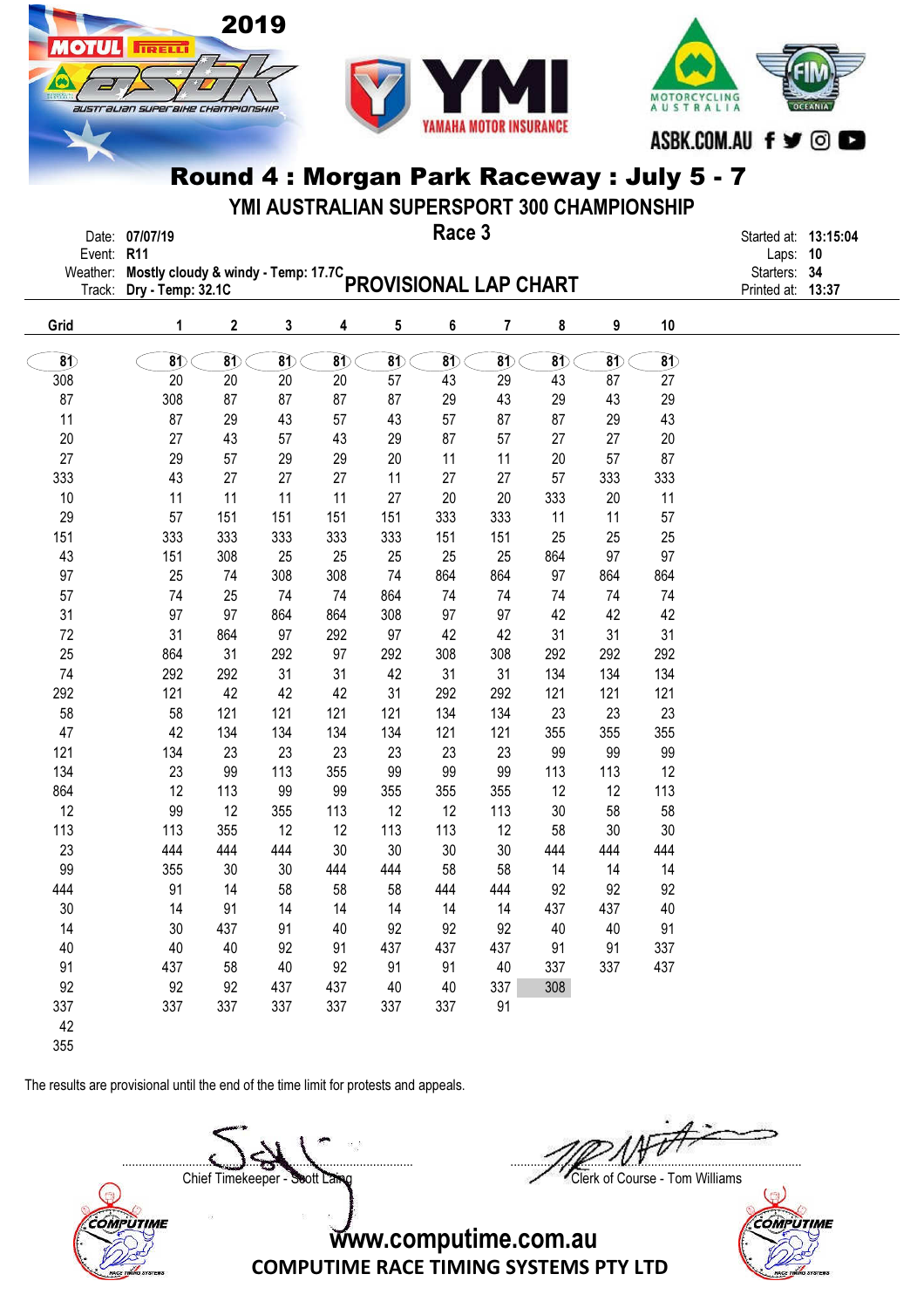



YMI AUSTRALIAN SUPERSPORT 300 CHAMPIONSHIP

|             | Date: 07/07/19    |                   |                                                                                         | Race 3 |                   |        |                    | Started at: 13:15:04 |          |
|-------------|-------------------|-------------------|-----------------------------------------------------------------------------------------|--------|-------------------|--------|--------------------|----------------------|----------|
|             | Event: R11        |                   |                                                                                         |        |                   |        |                    | Laps:<br>10          |          |
|             | Weather:          |                   | Mostly cloudy & windy - Temp: 17.7C<br>Drv - Temp: 32.1C PROVISIONAL BEST PARTIAL TIMES |        |                   |        |                    | Starters:<br>- 34    |          |
|             | Track:            | Dry - Temp: 32.1C |                                                                                         |        |                   |        |                    | Printed at: 13:37    |          |
|             | Split 1           |                   | Split 2                                                                                 |        | Split 3           |        | LAP                |                      |          |
|             | Pos Name          | Time              | Name                                                                                    | Time   | <b>Name</b>       | Time   | Name               | Ideal                | Fastest  |
| 1           | Z. LEVY           | 28.581            | S. AGIUS                                                                                | 28.885 | <b>B. DEMMERY</b> | 25.488 | <b>B. DEMMERY</b>  | 1:23.264             | 1:23.748 |
|             | 2 H. VOIGHT       | 28.612            | S. CRUMP                                                                                | 28.886 | Y. SHAW           | 25.564 | <b>S. CRUMP</b>    | 1:23.366             | 1:23.476 |
| 3           | H. KHOURI         | 28.612            | H. VOIGHT                                                                               | 28.955 | H. FORD           | 25.585 | <b>M. STAUFFER</b> | 1:23.374             | 1:23.795 |
| 4           | <b>B. DEMMERY</b> | 28.645            | M. STAUFFER                                                                             | 28.967 | M. STAUFFER       | 25.616 | Y. SHAW            | 1:23.446             | 1:23.452 |
| 5           | S. CRUMP          | 28.655            | Y. SHAW                                                                                 | 28.973 | Z. LEVY           | 25.738 | Z. LEVY            | 1:23.467             | 1:23.772 |
| 6           | S. AGIUS          | 28.711            | H. FORD                                                                                 | 29.024 | L. TAYLOR         | 25.781 | <b>H. KHOURI</b>   | 1:23.501             | 1:23.745 |
| $7^{\circ}$ | L. TAYLOR         | 28.730            | H. KHOURI                                                                               | 29.071 | H. KHOURI         | 25.818 | <b>H. VOIGHT</b>   | 1:23.501             | 1:23.579 |
| 8           | M. STAUFFER       | 28.791            | L. TAYLOR                                                                               | 29.071 | S. CRUMP          | 25.825 | H. FORD            | 1:23.517             | 1:24.028 |
| 9           | H. FORD           | 28.908            | <b>B. DEMMERY</b>                                                                       | 29.131 | H. VOIGHT         | 25.934 | S. AGIUS           | 1:23.540             | 1:23.761 |
|             | 10 Y. SHAW        | 28.909            | Z. LEVY                                                                                 | 29.148 | S. AGIUS          | 25.944 | <b>L. TAYLOR</b>   | 1:23.582             | 1:23.669 |
| 11          | P. NERLICH        | 29.076            | P. NERLICH                                                                              | 29.305 | K. O'CONNELL      | 26.063 | <b>P. NERLICH</b>  | 1:24.613             | 1:24.900 |
| 12          | K. O'CONNELL      | 29.127            | J. ROULSTONE                                                                            | 29.548 | T. HALL           | 26.136 | <b>J. ROULSTON</b> | 1:24.956             | 1:25.539 |
| 13          | J. ROULSTONE      | 29.180            | L. JHONSTON                                                                             | 29.584 | J. ROULSTONE      | 26.228 | <b>T. HALL</b>     | 1:25.122             | 1:25.746 |
| 14          | T. HALL           | 29.234            | T. ADAMSON                                                                              | 29.647 | T. ADAMSON        | 26.229 | <b>K. O'CONNEL</b> | 1:25.125             | 1:25.422 |
| 15          | T. ADAMSON        | 29.347            | R. SMITH                                                                                | 29.714 | P. NERLICH        | 26.232 | <b>T. ADAMSON</b>  | 1:25.223             | 1:25.574 |
| 16          | L. JHONSTON       | 29.398            | J. LYTRAS                                                                               | 29.730 | R. SMITH          | 26.320 | <b>L. JHONSTON</b> | 1:25.561             | 1:25.635 |
|             | 17 R. SMITH       | 29.544            | T. HALL                                                                                 | 29.752 | L. JHONSTON       | 26.579 | R. SMITH           | 1:25.578             | 1:26.048 |
| 18          | R. OUGHTRED       | 29.605            | T. NEWTON                                                                               | 29.894 | J. HATCH          | 26.805 | <b>J. LYTRAS</b>   | 1:26.466             | 1:26.686 |
| 19          | T. NEWTON         | 29.692            | K. O'CONNELL                                                                            | 29.935 | J. BLENKIN        | 26.807 | <b>T. NEWTON</b>   | 1:26.475             | 1:26.560 |
| 20          | J. LYTRAS         | 29.740            | J. HALL                                                                                 | 29.969 | J. HALL           | 26.874 | R. OUGHTRE         | 1:26.647             | 1:27.100 |
| 21          | J. BLENKIN        | 29.769            | R. OUGHTRED                                                                             | 30.001 | T. NEWTON         | 26.889 | J. HALL            | 1:26.774             | 1:26.830 |
|             | 22 M. KUHNE       | 29.903            | <b>B. TRIVETT</b>                                                                       | 30.264 | <b>B. TRIVETT</b> | 26.905 | <b>J. BLENKIN</b>  | 1:26.968             | 1:27.503 |
| 23          | J. HALL           | 29.931            | J. HATCH                                                                                | 30.272 | L. BROWN          | 26.957 | <b>J. HATCH</b>    | 1:27.158             | 1:27.385 |
| 24          | L. BROWN          | 29.959            | L. BROWN                                                                                | 30.356 | J. LYTRAS         | 26.996 | <b>B. TRIVETT</b>  | 1:27.209             | 1:27.549 |
| 25          | <b>B. TRIVETT</b> | 30.040            | <b>J. BLENKIN</b>                                                                       | 30.392 | M. KUHNE          | 27.026 | <b>L. BROWN</b>    | 1:27.272             | 1:27.393 |
| 26          | S. KAPILAWI-JAME  | 30.063            | S. KAPILAWI-JAME                                                                        | 30.394 | R. OUGHTRED       | 27.041 | <b>M. KUHNE</b>    | 1:27.327             | 1:27.512 |
| 27          | J. HATCH          | 30.081            | M. KUHNE                                                                                | 30.398 | S. FAIRBROTHER    | 27.216 | S. KAPILAWI-       | 1:27.794             | 1:28.092 |
| 28          | R. MOSCARDINI     | 30.211            | S. FAIRBROTHER                                                                          | 30.571 | S. KAPILAWI-JAME  | 27.337 | <b>S. FAIRBROT</b> | 1:28.222             | 1:28.222 |
| 29          | S. FAIRBROTHER    | 30.435            | R. MOSCARDINI                                                                           | 30.711 | R. MOSCARDINI     | 27.550 | <b>R. MOSCARDI</b> | 1:28.472             | 1:28.776 |
| 30          | <b>G. FARRELL</b> | 30.941            | J. CZMOK                                                                                | 30.794 | N. MAHON          | 27.612 | <b>N. MAHON</b>    | 1:29.629             | 1:30.367 |
| 31          | H. STIFF          | 30.984            | N. MAHON                                                                                | 30.931 | H. STIFF          | 27.715 | H. STIFF           | 1:29.655             | 1:29.864 |
| 32          | J. CZMOK          | 31.007            | H. STIFF                                                                                | 30.956 | J. CZMOK          | 27.918 | J. CZMOK           | 1:29.719             | 1:29.719 |
| 33          | N. MAHON          | 31.086            | <b>J. ANDREWS</b>                                                                       | 31.142 | <b>G. FARRELL</b> | 28.017 | <b>G. FARRELL</b>  | 1:30.107             | 1:30.740 |
| 34          | J. ANDREWS        | 31.213            | <b>G. FARRELL</b>                                                                       | 31.149 | J. ANDREWS        | 28.304 | <b>J. ANDREWS</b>  | 1:30.659             | 1:31.158 |

The results are provisional until the end of the time limit for protests and appeals.

2019

**TRELL** 

australian superaixe championskir

 $\Box$ Chief Timekeeper - Soott Laing Chief Timekeeper - Soott Laing

COMPUTIME

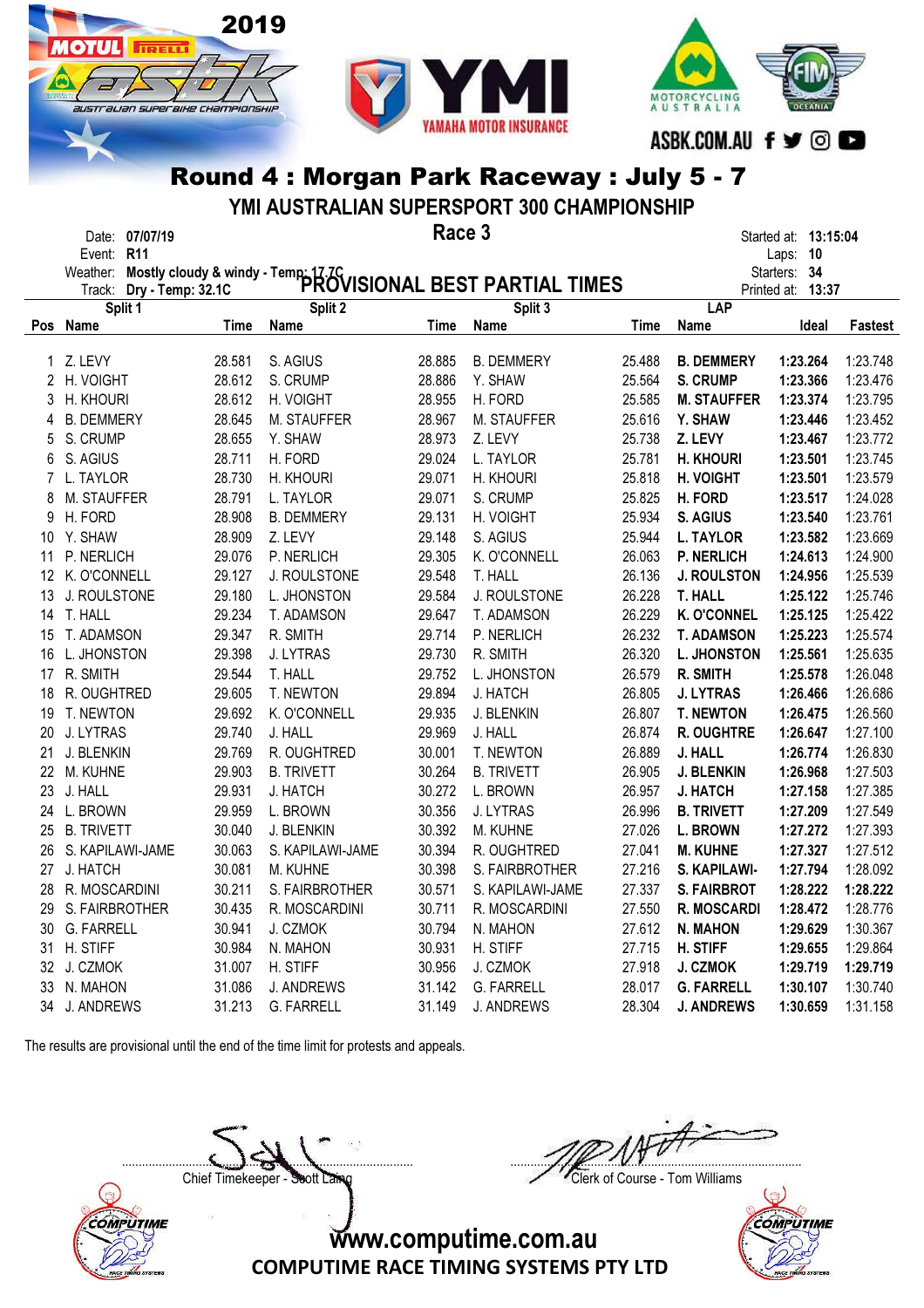





YMI AUSTRALIAN SUPERSPORT 300 CHAMPIONSHIP

PROVISIONAL ROUND POINTS

### AUSTRALIAN SUPERSPORT 300 CHAMPIONSHIP

|     |     | $\frac{1}{2}$ . The term of the second contract $\frac{1}{2}$ . The second contract $\frac{1}{2}$ |                | Rnd 4 | Rnd 4  | Rnd 4          | Rnd 4          |                |
|-----|-----|---------------------------------------------------------------------------------------------------|----------------|-------|--------|----------------|----------------|----------------|
| Pos | No  | Name                                                                                              | <b>Machine</b> | Pole  | Race 1 | Race 2         | Race 3         | Total          |
| 1   | 81  | Senna AGIUS                                                                                       | Kawasaki       | 1     | 25     | 25             | 25             | 76             |
| 2   | 27  | Max STAUFFER                                                                                      | Yamaha         |       | 16     | 17             | 20             | 53             |
| 3   | 20  | Hunter FORD                                                                                       | Yamaha         |       | 17     | 20             | 16             | 53             |
| 4   | 87  | Zac LEVY                                                                                          | Yamaha         |       | 15     | 18             | 15             | 48             |
| 5   | 43  | Harry KHOURI                                                                                      | Yamaha         |       | 18     | 11             | 17             | 46             |
| 6   | 11  | <b>Brandon DEMMERY</b>                                                                            | Yamaha         |       | 14     | 15             | 13             | 42             |
|     | 57  | Seth CRUMP                                                                                        | <b>KTM</b>     |       | 13     | 12             | 12             | 37             |
| 8   | 308 | John LYTRAS                                                                                       | Yamaha         |       | 20     | 16             |                | 36             |
| 9   | 29  | Harrison VOIGHT                                                                                   | Yamaha         |       |        | 14             | 18             | 32             |
| 10  | 25  | Luke JHONSTON                                                                                     | Yamaha         |       | 10     | 8              | 11             | 29             |
| 11  | 97  | Peter NERLICH                                                                                     | Kawasaki       |       | 12     | 7              | 10             | 29             |
| 12  | 333 | Yannis SHAW                                                                                       | Kawasaki       |       |        | 13             | 14             | 27             |
| 13  | 74  | Jacob ROULSTONE                                                                                   | Yamaha         |       | 9      | 6              | 8              | 23             |
| 14  | 31  | <b>Travis HALL</b>                                                                                | Yamaha         |       | 8      | 9              | 6              | 23             |
| 15  | 151 | Locky TAYLOR                                                                                      | Yamaha         |       | 11     | 10             |                | 21             |
| 16  | 864 | <b>Tristan ADAMSON</b>                                                                            | Yamaha         |       | 3      | 5              | 9              | 17             |
| 17  | 42  | Kyle O'CONNELL                                                                                    | Yamaha         |       | 7      |                | 7              | 14             |
| 18  | 292 | Ryan SMITH                                                                                        | Yamaha         |       | 6      |                | 5              | 12             |
| 19  | 58  | Mitch KUHNE                                                                                       | Yamaha         |       | 5      | 4              |                | 9              |
| 20  | 134 | Tom NEWTON                                                                                        | Kawasaki       |       |        | 3              | 4              | $\overline{7}$ |
| 21  | 23  | Josh HALL                                                                                         | Yamaha         |       |        | $\overline{2}$ | $\overline{2}$ | 5              |
| 22  | 47  | Zylas BUNTING                                                                                     | Yamaha         |       | 4      |                |                | 4              |
| 23  | 121 | Reece OUGHTRED                                                                                    | Yamaha         |       |        |                | 3              | 3              |
| 24  | 12  | John BLENKIN                                                                                      | Yamaha         |       | 2      |                |                | 2              |
| 25  | 355 | Laura BROWN                                                                                       | Yamaha         |       |        |                | 1              |                |

COMPUTIME

 $\Box$ 

Chief Timekeeper - Soott Laing Chief Timekeeper - Soott Laing

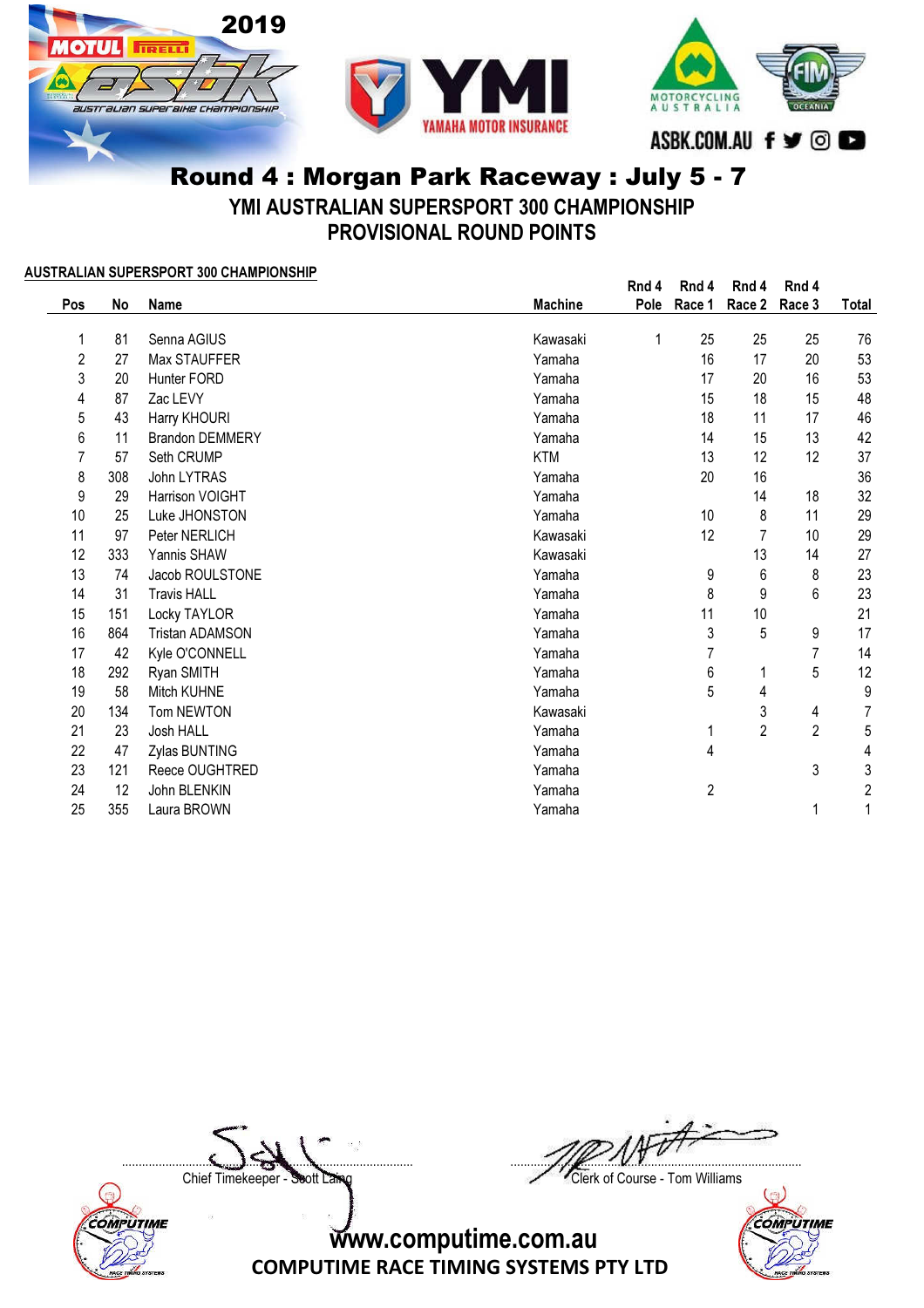





YMI AUSTRALIAN SUPERSPORT 300 CHAMPIONSHIP PROVISIONAL PROGRESSIVE SERIES POINTS

|                  |      | <u>AUSTRALIAN SUPERSPORT 300 CHAMPIONSHIP</u> |                | Rnd 1          | Rnd 2          | Rnd 3          | Rnd 4 | Rnd 4          | Rnd 4            | Rnd 4          |                         |
|------------------|------|-----------------------------------------------|----------------|----------------|----------------|----------------|-------|----------------|------------------|----------------|-------------------------|
| Pos              | No   | Name                                          | <b>Machine</b> | <b>WSBK</b>    | W/fld          | <b>Bend</b>    | Pole  | Race 1         | Race 2           | Race 3         | Total                   |
| 1                | 27   | Max STAUFFER                                  |                | 67             | 71             | 41             |       | 16             | 17               | 20             | 232                     |
| $\sqrt{2}$       | 81   | Senna AGIUS                                   |                | 53             | 42             | 33             | 1     | 25             | 25               | 25             | 204                     |
| 3                | 43   | Harry KHOURI                                  |                | 48             | 43             | 55             |       | 18             | 11               | 17             | 192                     |
| 4                | 308  | John LYTRAS                                   |                | 56             | 43             | 35             |       | 20             | 16               |                | 170                     |
| 5                | 57   | Seth CRUMP                                    |                | 40             | 37             | 41             |       | 13             | 12               | 12             | 155                     |
| 6                | 87   | Zac LEVY                                      |                | 18             | 47             | 40             |       | 15             | 18               | 15             | 153                     |
| $\overline{7}$   | 20   | Hunter FORD                                   |                | 31             | 17             | 45             |       | 17             | 20               | 16             | 146                     |
| 8                | 72   | Ben BAKER                                     |                | 27             | 55             | 46             |       |                |                  |                | 128                     |
| $\boldsymbol{9}$ | 333  | Yannis SHAW                                   |                | 37             | 27             | 36             |       |                | 13               | 14             | 127                     |
| 10               | 11   | <b>Brandon DEMMERY</b>                        |                |                | 35             | 49             |       | 14             | 15               | 13             | 126                     |
| 11               | 151  | <b>Locky TAYLOR</b>                           |                | 26             | 50             | 26             |       | 11             | 10               |                | 123                     |
| 12               | 31   | <b>Travis HALL</b>                            |                | 25             | 39             | 21             |       | 8              | $\boldsymbol{9}$ | $\,6$          | 108                     |
| 13               | 97   | Peter NERLICH                                 |                | 22             | 13             | 19             |       | 12             | $\overline{7}$   | 10             | 83                      |
| 14               | $10$ | Callum O'BRIEN                                |                | 30             | 15             | 17             |       |                |                  |                | 62                      |
| 15               | 25   | Luke JHONSTON                                 |                | 16             | 15             |                |       | 10             | 8                | 11             | 60                      |
| 16               | 68   | Luke POWER                                    |                | 55             |                |                |       |                |                  |                | 55                      |
| 17               | 58   | Mitch KUHNE                                   |                | 20             | 17             | 8              |       | 5              | 4                |                | 54                      |
| 18               | 45   | <b>Olly SIMPSON</b>                           |                |                |                | 51             |       |                |                  |                | 51                      |
| 19               | 74   | Jacob ROULSTONE                               |                |                | 15             | 11             |       | 9              | 6                | 8              | 49                      |
| 20               | 42   | Kyle O'CONNELL                                |                |                | 8              | 27             |       | $\overline{7}$ |                  | $\overline{7}$ | 49                      |
| 21               | 47   | Zylas BUNTING                                 |                | $\overline{7}$ | 22             | 11             |       | 4              |                  |                | 44                      |
| 22               | 864  | <b>Tristan ADAMSON</b>                        |                |                | 23             |                |       | 3              | $\overline{5}$   | 9              | 40                      |
| 23               | 32   | Dylan WHITESIDE                               |                | 39             |                |                |       |                |                  |                | 39                      |
| 24               | 29   | Harrison VOIGHT                               |                |                |                |                |       |                | 14               | 18             | 32                      |
| 25               | 66   | Mitchell SIMPSON                              |                |                |                | 25             |       |                |                  |                | 25                      |
| 26               | 355  | Laura BROWN                                   |                | 20             |                |                |       |                |                  | 1              | 21                      |
| 27               | 28   | Tayla RELPH                                   |                | $\mathbf{1}$   | $\bf 8$        | 5              |       |                |                  |                | 14                      |
| 28               | 292  | Ryan SMITH                                    |                |                |                |                |       | 6              | 1                | $\sqrt{5}$     | 12                      |
| 29               | 56   | Jesse WOODS                                   |                | 8              |                |                |       |                |                  |                | 8                       |
| 30               | 134  | Tom NEWTON                                    |                |                |                |                |       |                | 3                | 4              | $\overline{7}$          |
| 31               | 23   | Josh HALL                                     |                |                |                | 1              |       | $\mathbf{1}$   | $\overline{2}$   | $\overline{2}$ | $\,$ 6 $\,$             |
| 32               | 15   | <b>Bronson PICKETT</b>                        |                |                | $\overline{4}$ |                |       |                |                  |                | $\overline{\mathbf{4}}$ |
| 33               | 33   | Grace POUTCH                                  |                | $\overline{2}$ | $\overline{2}$ |                |       |                |                  |                | $\overline{\mathbf{4}}$ |
| 34               | 121  | Reece OUGHTRED                                |                |                |                |                |       |                |                  | 3              | 3                       |
| 35               | 99   | Jacob HATCH                                   |                |                |                | 3              |       |                |                  |                | 3                       |
| 36               | 12   | John BLENKIN                                  |                |                |                |                |       | $\overline{2}$ |                  |                | $\overline{c}$          |
| 37               | 30   | Stephany KAPILAWI-JAMES                       |                |                |                | $\overline{2}$ |       |                |                  |                | $\overline{c}$          |
| 38               | 22   | Keegan PICKERING                              |                | $\mathbf{1}$   | 1              |                |       |                |                  |                | $\overline{2}$          |

39 36 Jordan SIMPSON 1 1

COMPUTIME

Chief Timekeeper - Soott Laing Chief Timekeeper - Soott Laing

 $\Box$